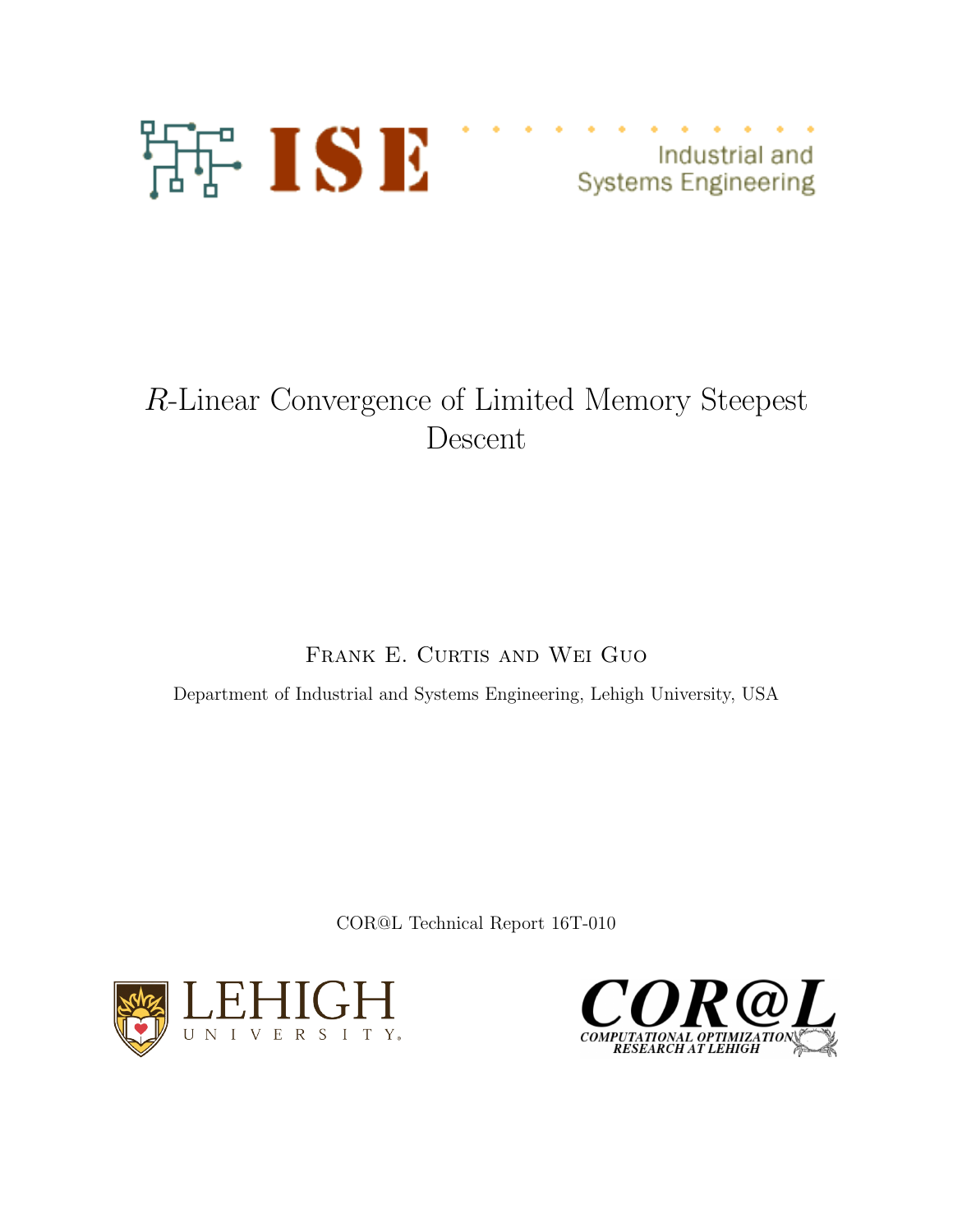## R-Linear Convergence of Limited Memory Steepest Descent<sup>∗</sup>

FRANK E. CURTIS<sup>†1</sup> AND WEI GUO<sup>‡1</sup>

<sup>1</sup>Department of Industrial and Systems Engineering, Lehigh University, USA

October 12, 2016

#### Abstract

The limited memory steepest descent method (LMSD) proposed by Fletcher is an extension of the Barzilai-Borwein "two-point step size" strategy for steepest descent methods for solving unconstrained optimization problems. It is known that the Barzilai-Borwein strategy yields a method with an R-linear rate of convergence when it is employed to minimize a strongly convex quadratic. This paper extends this analysis for LMSD, also for strongly convex quadratics. In particular, it is shown that the method is Rlinearly convergent for any choice of the history length parameter. The results of numerical experiments are provided to illustrate behaviors of the method that are revealed through the theoretical analysis. Keywords: unconstrained optimization; steepest descent methods; Barzilai-Borwein methods; limited memory methods; quadratic optimization; R-linear rate of convergence

Dedicated to Roger Fletcher and Jonathan Borwein whose contributions continue to inspire many in the fields of nonlinear optimization and applied mathematics

## 1 Introduction

For solving unconstrained nonlinear optimization problems, one of the simplest and most widely used techniques is *steepest descent* (SD). This refers to any strategy in which, from any solution estimate, a productive step is obtained by moving some distance along the negative gradient of the objective function, i.e., the direction along which function descent is steepest.

While SD methods have been studied for over a century and employed in numerical software for decades, a unique and powerful instance came about relatively recently in the work by [\[1\]](#page-17-0), where a "two-point step size" strategy is proposed and analyzed. The resulting SD method, commonly referred to as the BB method, represents an effective alternative to other SD methods that employ an exact or inexact line search when computing the stepsize in each iteration.

The theoretical properties of the BB method are now well-known when it is employed to minimize an n-dimensional strongly convex quadratic objective function. Such objective functions are interesting in their own right, but one can argue that such analyses also characterize the behavior of the method in the neighborhood of a strong local minimizer of any smooth objective function. In the original work (i.e., [\[1\]](#page-17-0)), it is shown that the method converges R-superlinearly when  $n = 2$ . In [\[5\]](#page-17-1), it is shown that the method converges from any starting point for any natural number n, and in [\[2\]](#page-17-2) it is shown that the method converges R-linearly for any such  $n$ .

<sup>∗</sup>This material is based upon work supported by the U.S. Department of Energy, Office of Science, Office of Advanced Scientific Computing Research, Applied Mathematics, Early Career Research Program under contract number DE–SC0010615, as well as by the U.S. National Science Foundation under Grant Nos. DMS–1319356 and CCF-1618717.

<sup>†</sup>E-mail: [frank.e.curtis@gmail.com](mailto:frank.e.curtis@gmail.com)

<sup>‡</sup>E-mail: [weg411@lehigh.edu](mailto:weg411@lehigh.edu)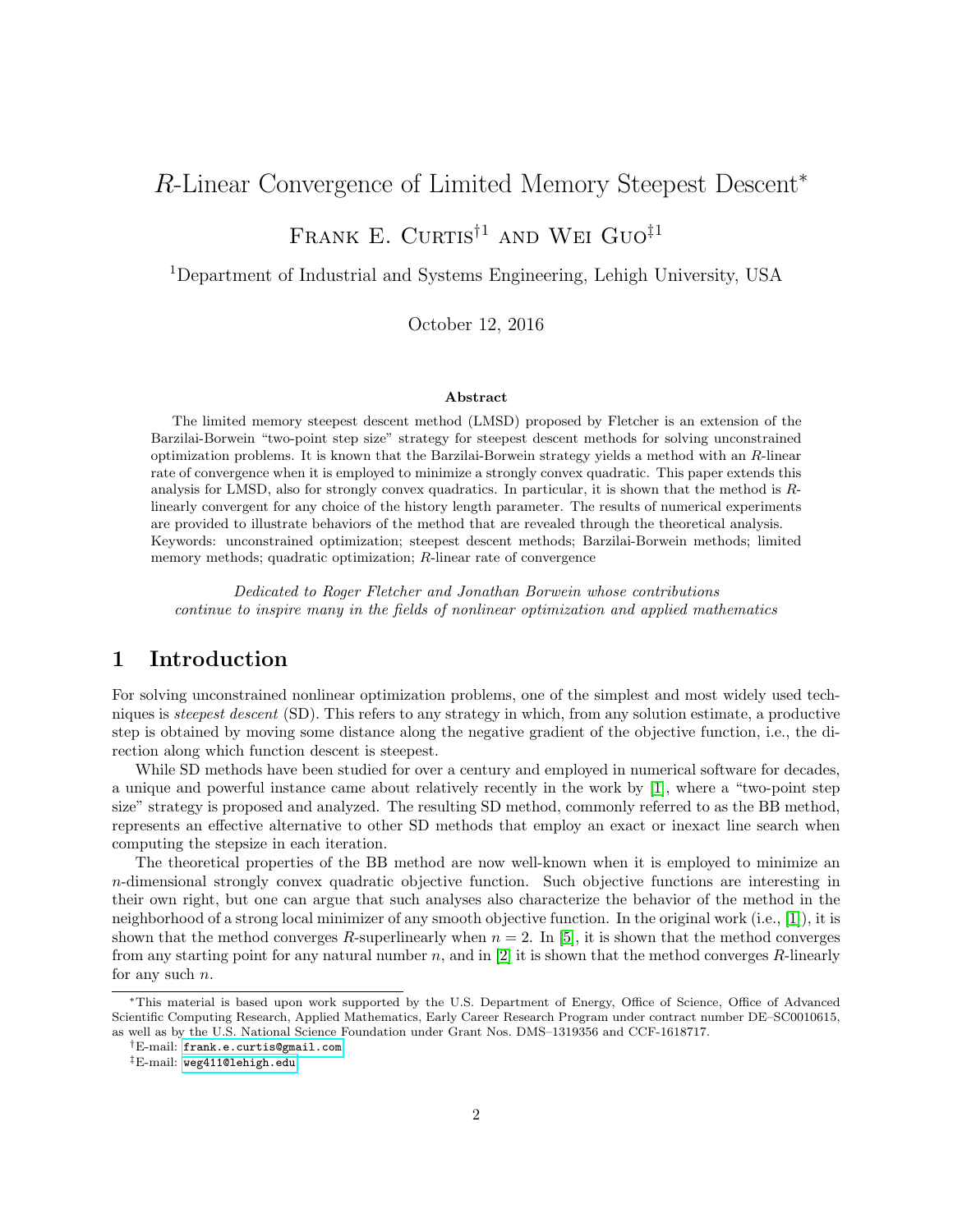In each iteration of the BB method, the stepsize is determined by a computation involving the displacement in the gradient of the objective observed between the current iterate and the previous iterate. As shown in [\[3\]](#page-17-3), this idea can be extended to a *limited memory steepest descent* (LMSD) method in which a sequence of m stepsizes is computed using the displacements in the gradient over the previous  $m$  steps. This extension can be motivated by the observation that these displacements lie in a Krylov subspace determined by a gradient previously computed in the algorithm, which in turn yields a computationally efficient strategy for computing m distinct eigenvalue estimates of the Hessian (i.e., matrix of second derivatives) of the objective function. The reciprocals of these eigenvalue estimates represent reasonable stepsize choices. Indeed, if the eigenvalues of the Hessian are computed exactly, then the algorithm terminates in a finite number of iterations; see [\[3\]](#page-17-3) and §[2.](#page-2-0)

In [\[3\]](#page-17-3), it is shown that the proposed LMSD method converges from any starting point when it is employed to minimize a strongly convex quadratic function. However, to the best of our knowledge, the convergence rate of the method for  $m > 1$  has not yet been analyzed. The main purpose of this paper is to show that this LMSD method converges R-linearly when employed to minimize such a function. Our analysis builds upon the analyses in [\[3\]](#page-17-3) and [\[2\]](#page-17-2).

We mention at the outset that numerical evidence has shown that the practical performance of the BB method is typically much better than known convergence proofs suggest; in particular, the empirical rate of convergence is often Q-linear with a contraction constant that is better than that observed for a basic SD method. Based on such evidence, we do not claim that the convergence results proved in this paper fully capture the practical behavior of LMSD methods. To explore this claim, we present the results of numerical experiments that illustrate our convergence theory and demonstrate that the practical performance of LMSD can be even better than the theory suggests. We conclude with a discussion of possible explanations of why this is the case for LMSD, in particular by referencing a known finite termination result for a special (computationally expensive) variant of the algorithm.

**Organization** In  $\S$ [2,](#page-2-0) we formally state the problem of interest, notation to be used throughout the paper, Fletcher's LMSD algorithm, and a finite termination property for it. In §[3,](#page-6-0) we prove that the LMSD algorithm is R-linearly convergent for any history length. The theoretical results proved in  $\S$  are demonstrated numerically in §[4](#page-13-0) and concluding remarks are presented in §[5.](#page-17-4)

Notation The set of real numbers (i.e., scalars) is denoted as  $\mathbb{R}$ , the set of nonnegative real numbers is denoted as  $\mathbb{R}_+$ , the set of positive real numbers is denoted as  $\mathbb{R}_{++}$ , and the set of natural numbers is denoted as  $\mathbb{N} := \{1, 2, \ldots\}$ . A natural number as a superscript is used to denote the vector-valued extension of any of these sets—e.g., the set of *n*-dimensional real vectors is denoted as  $\mathbb{R}^n$ —and a Cartesian product of natural numbers as a superscript is used to denote the matrix-valued extension of any of these sets—e.g., the set of  $n \times n$  real matrices is denoted as  $\mathbb{R}^{n \times n}$ . A finite sequence of consecutive positive integers of the form  $\{1,\ldots,n\}\subset\mathbb{N}$  is denoted using the shorthand [n]. Subscripts are used to refer to a specific element of a sequence of quantities, either fixed or generated by an algorithm. For any vector  $v \in \mathbb{R}^n$ , its Euclidean (i.e.,  $\ell_2$ ) norm is denoted by  $||v||$ .

## <span id="page-2-0"></span>2 Fundamentals

In this section, we state the optimization problem of interest along with corresponding definitions and concepts to which we will refer throughout the remainder of the paper. We then state Fletcher's LMSD algorithm and prove a finite termination property for it similar to that proved in [\[3\]](#page-17-3).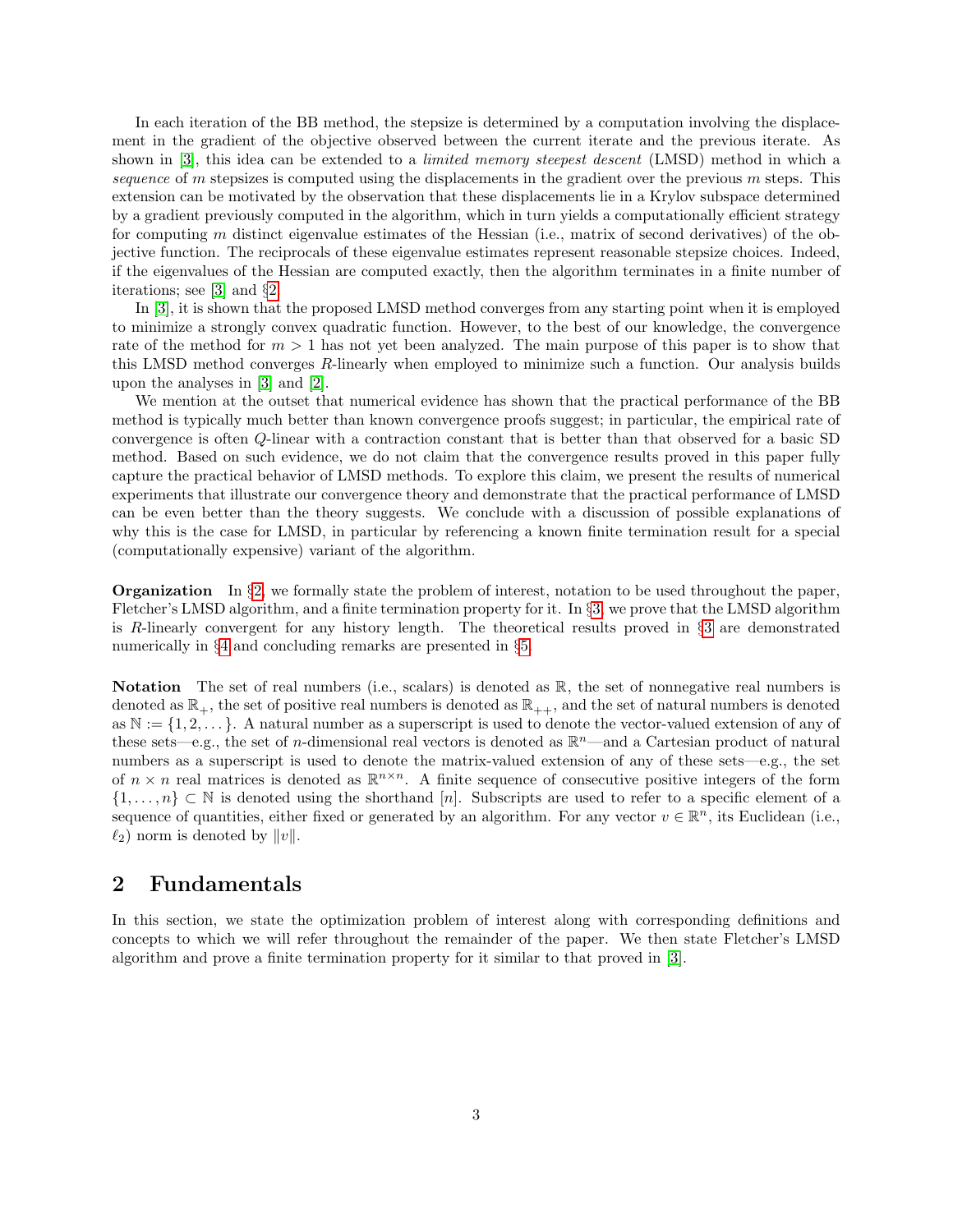#### 2.1 Problem Statement

Consider the problem to minimize a strongly convex quadratic function  $f : \mathbb{R}^n \to \mathbb{R}$  defined by a symmetric positive definite matrix  $A \in \mathbb{R}^{n \times n}$  and vector  $b \in \mathbb{R}^n$ , namely,

$$
\min_{x \in \mathbb{R}^n} f(x), \text{ where } f(x) = \frac{1}{2}x^T A x - b^T x. \tag{1}
$$

Formally, we make the following assumption about the problem data.

<span id="page-3-1"></span>**Assumption 2.1.** The matrix A in problem [\(1\)](#page-3-0) has  $r \leq n$  distinct eigenvalues denoted by

<span id="page-3-4"></span><span id="page-3-0"></span>
$$
\lambda_{(r)} > \cdots > \lambda_{(1)} > 0. \tag{2}
$$

Consequently, this matrix yields the eigendecomposition  $A = Q\Lambda Q^T$ , where

$$
Q = [q_1 \cdots q_n] \quad is orthogonal
$$
  
and  $\Lambda = \text{diag}(\lambda_1, ..., \lambda_n)$  with  $\lambda_n > ... > \lambda_1 > 0$   
and  $\lambda_i \in \{\lambda_{(1)}, ..., \lambda_{(r)}\}$  for all  $i \in [n]$ . (3)

The eigendecomposition of A defined in Assumption [2.1](#page-3-1) plays a crucial role in our analysis. In particular, we will make extensive use of the fact that any gradient of the objective function computed in the algorithm, a vector in  $\mathbb{R}^n$ , can be written as a linear combination of the columns of the orthogonal matrix Q. This will allow us to analyze the behavior of the algorithm componentwise according to the weights in these linear combinations corresponding to the sequence of computed objective gradients. Such a strategy has been employed in all of the aforementioned articles on BB and LMSD.

#### 2.2 Limited memory steepest descent (LMSD) method

Fletcher's limited memory steepest descent method is stated as Algorithm [LMSD.](#page-4-0) The iterate update in the algorithm is the standard update in an SD method: each subsequent iterate is obtained from the current iterate minus a multiple of the gradient of the objective function evaluated at the current iterate. With this update at its core, Algorithm [LMSD](#page-4-0) operates in cycles. At  $x_{k,1} \in \mathbb{R}^n$  representing the initial point of the kth cycle, a sequence of m positive stepsizes  $\{\alpha_{k,j}\}_{j\in[m]}$  are selected to be employed in an inner cycle composed of m updates, the result of which is set as the initial point for cycle  $k + 1$ .

Once such an inner cycle has been performed, the stepsizes to be employed in the next cycle are computed as the reciprocals of estimates of eigenvalues of A. [\[3\]](#page-17-3) describes how these can be obtained in one of three ways, all offering the same estimates (in exact arithmetic). The most intuitive definition is that, for cycle  $k+1$ , the estimates come as the eigenvalues of  $T_k := Q_k^T A Q_k$ , where  $Q_k \in \mathbb{R}^{n \times m}$  satisfying  $Q_k^T Q_k = I$  is defined by a thin QR factorization of the matrix of kth cycle gradients, i.e., for some upper triangular matrix  $R_k \in \mathbb{R}^{m \times m}$ , such a factorization satisfies the equation

<span id="page-3-2"></span>
$$
Q_k R_k = G_k := \begin{bmatrix} g_{k,1} & \cdots & g_{k,m} \end{bmatrix} . \tag{4}
$$

(For now, let us assume that  $G_k$  has linearly independent columns, in which case the matrix  $R_k$  in [\(4\)](#page-3-2) is nonsingular. For a discussion of situations when this is not the case, see Remark [2.2](#page-4-1) later on.) Practically, however, obtaining  $T_k$  in this manner requires multiplications with A as well as the storage of the n-vectors composing the columns of  $Q_k$ . Both can be avoided by obtaining the gradient at the initial point of cycle  $k + 1$ , namely  $g_{k+1,1} \equiv g_{k,m+1}$ , as well as the matrix of kth-cycle reciprocal stepsizes

<span id="page-3-3"></span>
$$
J_k \leftarrow \begin{bmatrix} \alpha_{k,1}^{-1} & & & \\ -\alpha_{k,1}^{-1} & \ddots & & \\ & \ddots & \alpha_{k,m}^{-1} \\ & & -\alpha_{k,m}^{-1} \end{bmatrix},
$$
 (5)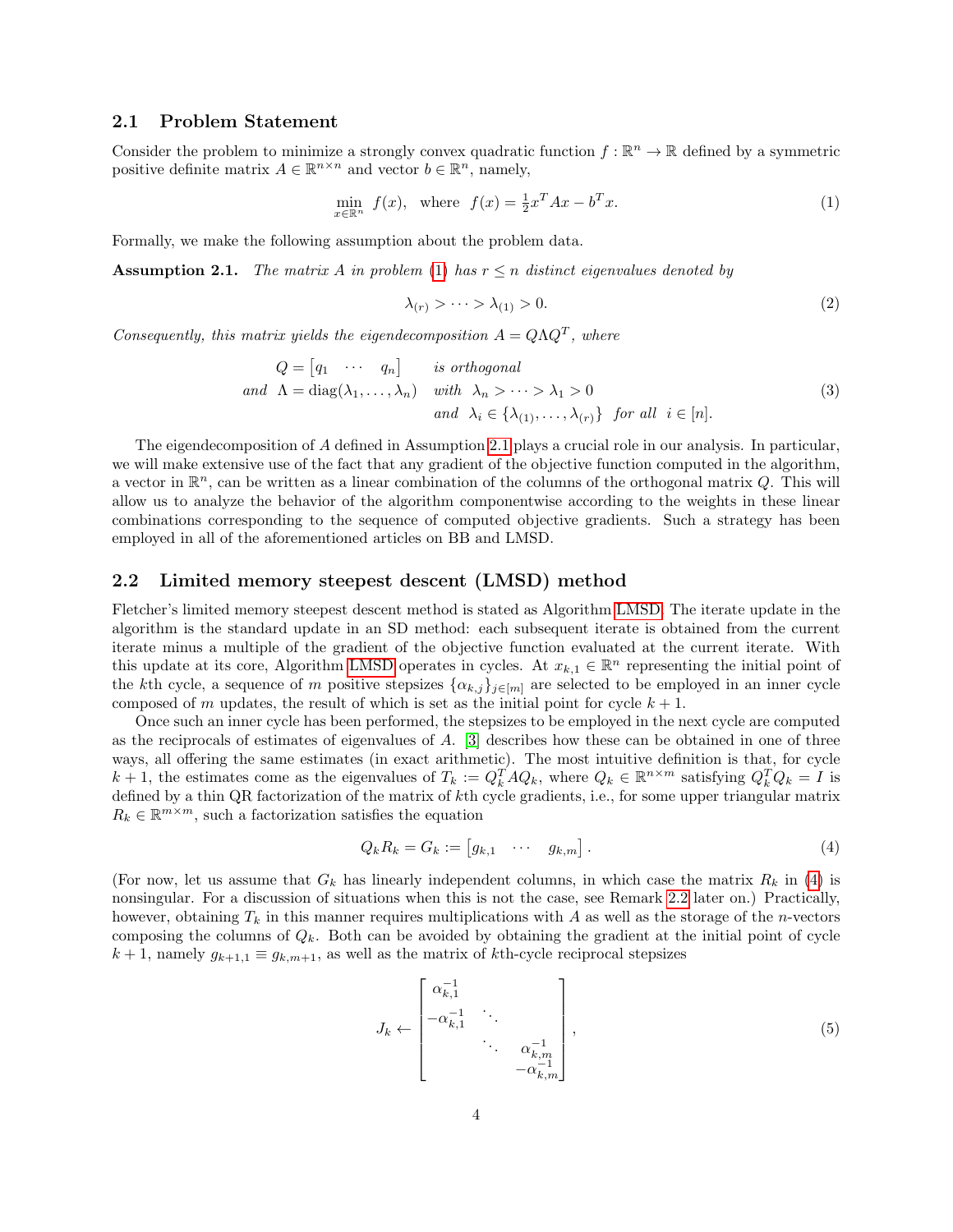computing (upper triangular)  $R_k$  and  $r_k$  from the partially extended Cholesky factorization

$$
G_k^T \begin{bmatrix} G_k & g_{k,m+1} \end{bmatrix} = R_k^T \begin{bmatrix} R_k & r_k \end{bmatrix}, \tag{6}
$$

<span id="page-4-2"></span>then computing

<span id="page-4-4"></span><span id="page-4-3"></span>
$$
T_k \leftarrow \begin{bmatrix} R_k & r_k \end{bmatrix} J_k R_k^{-1}.\tag{7}
$$

Fletcher's third approach, which also avoids multiplications with  $A$ , is to compute

$$
T_k \leftarrow \begin{bmatrix} R_k & Q_k^T g_{k,m+1} \end{bmatrix} J_k R_k^{-1}.
$$
\n
$$
(8)
$$

However, this is less efficient than using [\(7\)](#page-4-2) due to the need to store  $Q_k$  and since the QR factorization of  $G_k$  requires  $\sim m^2n$  flops, as opposed to the  $\sim \frac{1}{2}m^2n$  flops required for [\(7\)](#page-4-2); see [\[3\]](#page-17-3).

Algorithm LMSD Limited Memory Steepest Descent Method

<span id="page-4-0"></span>1: choose an initial point  $x_{1,1} \in \mathbb{R}^n$ , history length  $m \in \mathbb{N}$ , and termination tolerance  $\epsilon \in \mathbb{R}_+$ 2: choose stepsizes  $\{\alpha_{1,j}\}_{j\in[m]} \subset \mathbb{R}_{++}$ 3: compute  $g_{1,1} \leftarrow \nabla f(x_{1,1})$ 4: if  $||g_{1,1}|| \leq \epsilon$ , then return  $x_{1,1}$ 5: for  $k \in \mathbb{N}$  do 6: for  $j \in [m]$  do 7: set  $x_{k,j+1} \leftarrow x_{k,j} - \alpha_{k,j} g_{k,j}$ 8: compute  $g_{k,j+1} \leftarrow \nabla f(x_{k,j+1})$ 9: if  $||g_{k,j+1}|| \leq \epsilon$ , then return  $x_{k,j+1}$ 10: end for 11: set  $x_{k+1,1} \leftarrow x_{k,m+1}$  and  $g_{k+1,1} \leftarrow g_{k,m+1}$ 12: set  $G_k$  by [\(4\)](#page-3-2) and  $J_k$  by [\(5\)](#page-3-3) 13: compute  $R_k$  and  $r_k$  to satisfy [\(6\)](#page-4-3) and set  $T_k$  by [\(7\)](#page-4-2) 14: set  $\{\theta_{k,j}\}_{j\in[m]}\subset\mathbb{R}_{++}$  as the eigenvalues of  $T_k$  in decreasing order 15: set  $\{\alpha_{k+1,j}\}_{j\in[m]} \leftarrow {\{\theta_{k,j}^{-1}\}_{j\in[m]}} \subset \mathbb{R}_{++}$ 16: end for

The choice to order the eigenvalues of  $T_k$  in decreasing order is motivated by [\[3\]](#page-17-3). In short, this ensures that the stepsizes in cycle  $k+1$  are ordered from smallest to largest, which improves the likelihood that the objective function and the norm of the objective gradient decrease monotonically, at least initially, in each cycle. This ordering is not essential for our analysis, but is a good choice for any implementation of the algorithm; hence, we state the algorithm to employ this ordering.

One detail that remains for a practical implementation of the method is how to choose the initial stepsizes  ${\{\alpha_{1,j}\}}_{j\in[m]} \subset \mathbb{R}_{++}$ . This choice has no effect on the theoretical results proved in this paper, though our analysis does confirm the fact that the practical performance of the method can improved if one has the knowledge to choose one or more stepsizes exactly equal to reciprocals of eigenvalues of A; see §[2.3.](#page-5-0) Otherwise, one can either provide a full set of  $m$  stepsizes or carry out an initialization phase in which the first few cycles are shorter in length, dependent on the number of objective gradients that have been observed so far; see [\[3\]](#page-17-3) for further discussion on this matter.

<span id="page-4-1"></span>**Remark 2.2.** In [\(4\)](#page-3-2), if  $G_k$  for some  $k \in \mathbb{N}$  does not have linearly independent columns, then  $R_k$  is singular and the formulas [\(7\)](#page-4-2) and [\(8\)](#page-4-4) are invalid, meaning that the employed approach is not able to provide m eigenvalue estimates for cycle k. As suggested in  $\beta$ , an implementation of the method can address this by iteratively removing "older" columns of  $G_k$  until the columns form a linearly independent set of vectors, in which case the approach would be able to provide  $\tilde{m} \leq m$  stepsizes for the subsequent (shortened) cycle. We advocate such an approach in practice and, based on the results proved in this paper, conjecture that the convergence rate of the algorithm would be R-linear. However, the analysis for such a method would be extremely cumbersome given that the number of iterations in each cycle might vary from one cycle to the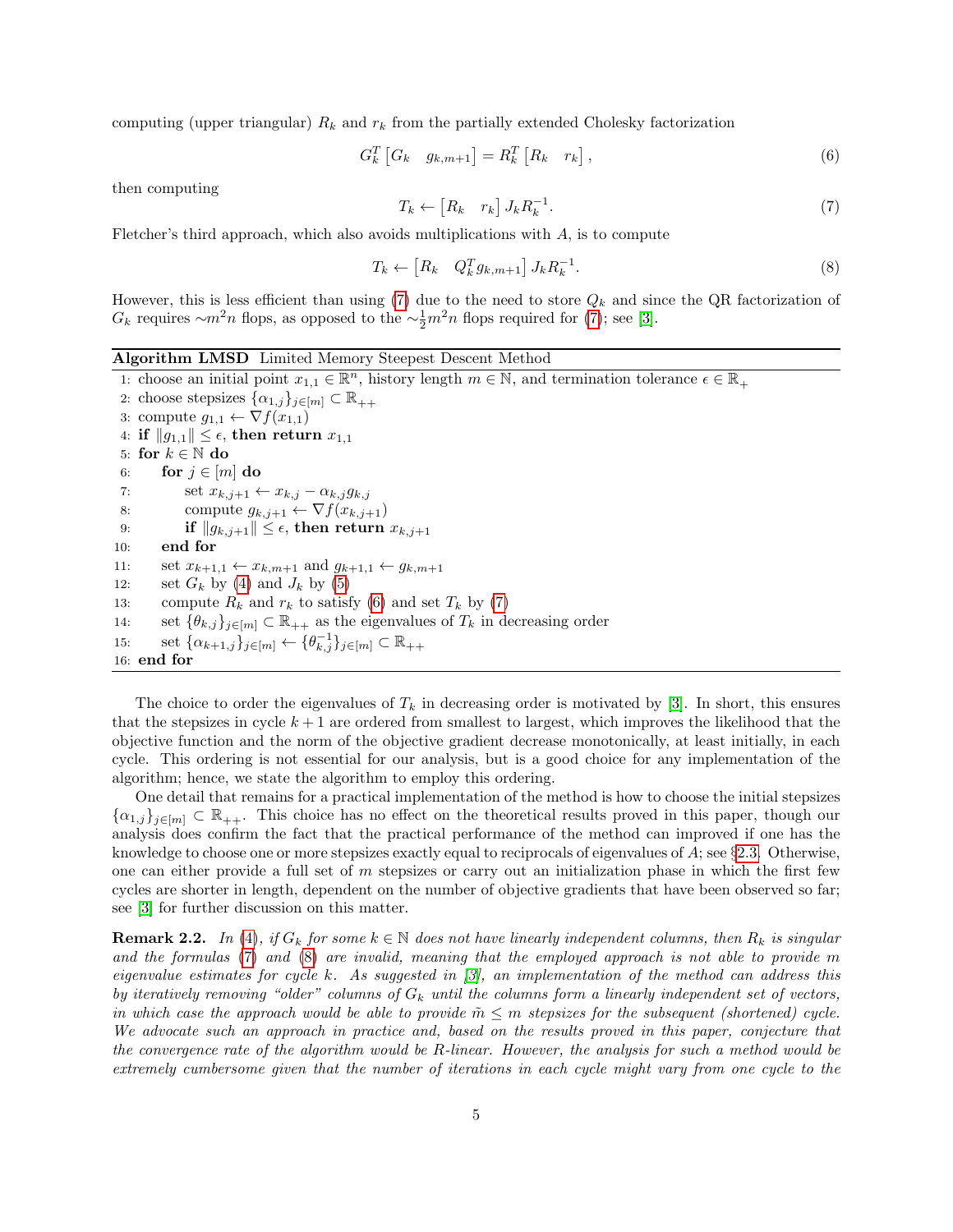next within a single run of the algorithm. Hence, in our analysis in  $\S 3$ , we assume that  $G_k$  has linearly independent columns for all  $k \in \mathbb{N}$ . In fact, we go further and assume that  $||R_k^{-1}||$  is bounded proportionally to the reciprocal of the norm of the objective gradient at the first iterate in cycle k (meaning that the upper bound diverges as the algorithm converges to the minimizer of the objective function). These norms are easily computed in an implementation of the algorithm; hence, we advocate that a procedure of iteratively removing "older" columns of  $G_k$  would be based on observed violations of such a bound. See the discussion following Assumption [3.4](#page-6-1) in §[3.](#page-6-0)

#### <span id="page-5-0"></span>2.3 Finite Termination Property of LMSD

If, for some  $k \in \mathbb{N}$  and  $j \in [m]$ , the stepsizes in Algorithm [LMSD](#page-4-0) up through iteration  $(k, j) \in \mathbb{N} \times [m]$ include the reciprocals of all of the  $r \leq n$  distinct eigenvalues of A, then the algorithm terminates by the end of iteration  $(k, j)$  with  $x_{k,j+1}$  yielding  $||g_{k,j+1}|| = 0$ . This is shown in the following lemma and theorem, which together demonstrate and extend the arguments made in  $\S 2$  of [\[3\]](#page-17-3).

<span id="page-5-1"></span>**Lemma 2.3.** Under Assumption [2.1,](#page-3-1) for each  $(k, j) \in \mathbb{N} \times [m]$ , there exist weights  $\{d_{k,j,i}\}_{i \in [n]}$  such that  $g_{k,j}$ can be written as a linear combination of the columns of  $Q$  in  $(3)$ , i.e.,

<span id="page-5-4"></span><span id="page-5-3"></span>
$$
g_{k,j} = \sum_{i=1}^{n} d_{k,j,i} q_i.
$$
 (9)

 $\Box$ 

 $\Box$ 

Moreover, these weights satisfy the recursive property

$$
d_{k,j+1,i} = (1 - \alpha_{k,j}\lambda_i)d_{k,j,i} \quad \text{for all} \quad (k,j,i) \in \mathbb{N} \times [m] \times [n]. \tag{10}
$$

*Proof.* Since  $g_{k,j} = Ax_{k,j} - b$  for all  $(k, j) \in \mathbb{N} \times [m]$ , it follows that

$$
x_{k,j+1} = x_{k,j} - \alpha_{k,j} g_{k,j},
$$
  
\n
$$
\implies Ax_{k,j+1} = Ax_{k,j} - \alpha_{k,j} Ag_{k,j},
$$
  
\n
$$
\implies g_{k,j+1} = g_{k,j} - \alpha_{k,j} Ag_{k,j},
$$
  
\n
$$
\implies g_{k,j+1} = (I - \alpha_{k,j} A) g_{k,j},
$$
  
\n
$$
\implies g_{k,j+1} = (I - \alpha_{k,j} Q \Lambda Q^T) g_{k,j},
$$

from which one obtains that

$$
\sum_{i=1}^{n} d_{k,j+1,i} q_i = \sum_{i=1}^{n} d_{k,j,i} (I - \alpha_{k,j} Q \Lambda Q^T) q_i = \sum_{i=1}^{n} d_{k,j,i} (q_i - \alpha_{k,j} \lambda_i q_i) = \sum_{i=1}^{n} d_{k,j,i} (1 - \alpha_{k,j} \lambda_i) q_i.
$$

The result then follows since the columns of Q form an orthogonal basis of  $\mathbb{R}^n$ .

<span id="page-5-2"></span>Theorem 2.4. Suppose that Assumption [2.1](#page-3-1) holds and that Algorithm [LMSD](#page-4-0) is run with termination tolerance  $\epsilon = 0$ . If, for some  $(k, j) \in \mathbb{N} \times [m]$ , the set of computed stepsizes up through iteration  $(k, j)$ includes all of the values  $\{\lambda_{(l)}^{-1}\}_{l\in [r]},$  then, at the latest, the algorithm terminates finitely at the end of iteration  $(k, j)$  with  $x_{k,j+1}$  yielding  $||g_{k,j+1}|| = 0$ .

*Proof.* Consider any  $(k, j) \in \mathbb{N} \times [m]$  such that the stepsize is equal to the reciprocal of an eigenvalue of A, i.e.,  $\alpha_{k,j} = \lambda_{(l)}^{-1}$  for some  $l \in [r]$ . By Lemma [2.3,](#page-5-1) it follows that

$$
d_{k,j+1,i} = (1 - \alpha_{k,j}\lambda_i)d_{k,j,i} = (1 - \lambda_{(l)}^{-1}\lambda_i)d_{k,j,i} = 0 \text{ for all } i \in [n] \text{ such that } \lambda_i = \lambda_{(l)}.
$$

Along with the facts that Lemma [2.3](#page-5-1) also implies

$$
d_{k,j,i} = 0 \implies d_{k,j+1,i} = 0 \text{ for all } (k,j) \in \mathbb{N} \times [m]
$$

and  $x_{k+1,1} \leftarrow x_{k,m+1}$  (and  $g_{k+1,1} \leftarrow g_{k,m+1}$ ) for all  $k \in \mathbb{N}$ , the desired conclusion follows.

Remark 2.5. Theorem [2.4](#page-5-2) implies that Algorithm [LMSD](#page-4-0) will converge finitely by the end of the second cycle if  $m \geq r$  and the eigenvalues of  $T_1$  include all eigenvalues  $\{\lambda_{(l)}\}_{l \in [r]}$ . This is guaranteed, e.g., when the first cycle involves  $m = n$  steps and  $G_1$  has linearly independent columns.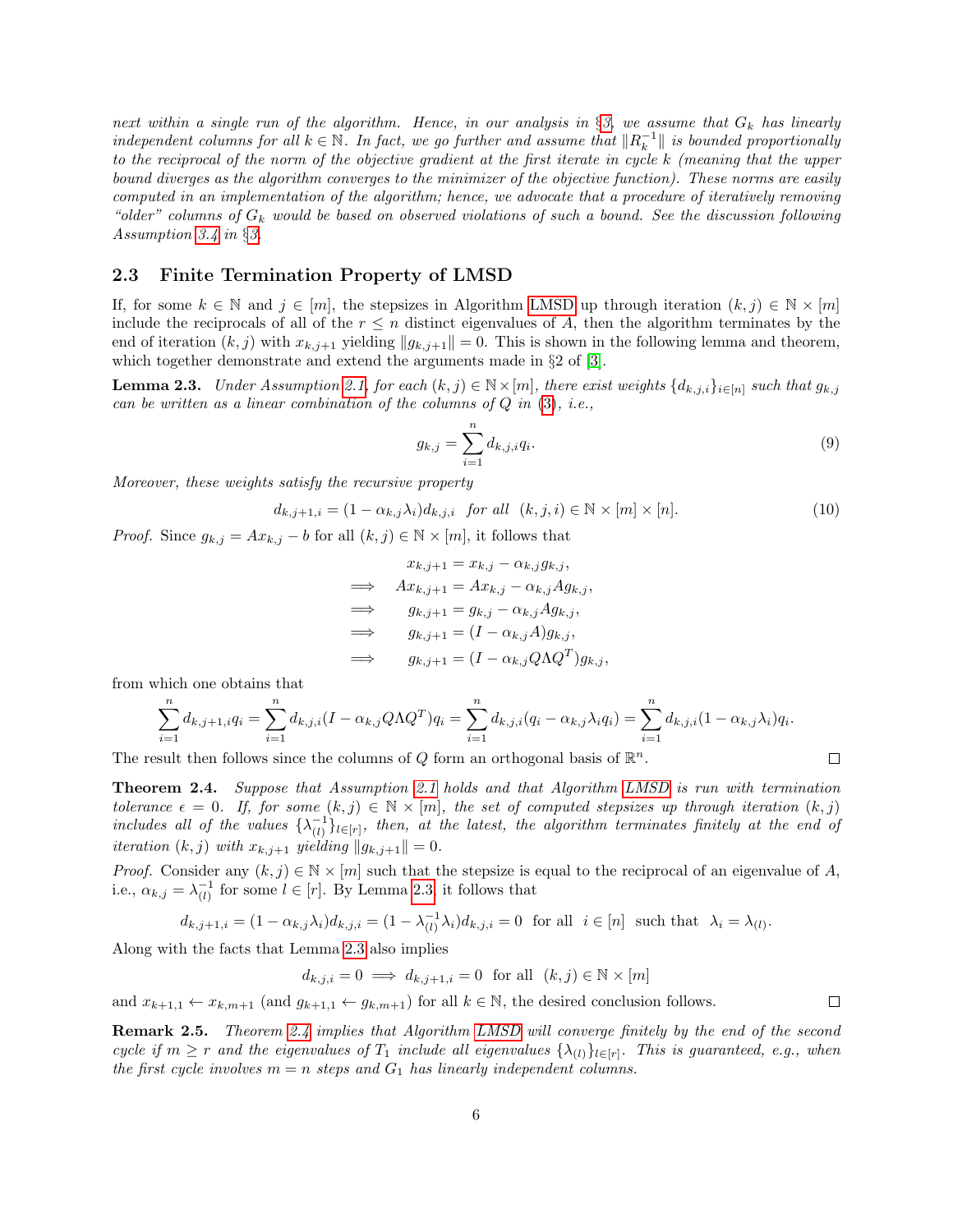## <span id="page-6-0"></span>3 R-Linear Convergence Rate of LMSD

Our primary goal in this section is to prove that Algorithm [LMSD](#page-4-0) converges R-linearly for any choice of the history length parameter  $m \in \mathbb{N}$ . For context, we begin by citing two known convergence results that apply for Algorithm [LMSD,](#page-4-0) then turn our attention to our new convergence rate results.

### 3.1 Known Convergence Properties of LMSD

In the Appendix of [\[3\]](#page-17-3), the following convergence result is proved for Algorithm [LMSD.](#page-4-0) The theorem is stated slightly differently here only to account for our different notation.

Theorem 3.1. Suppose that Assumption [2.1](#page-3-1) holds and that Algorithm [LMSD](#page-4-0) is run with termination tolerance  $\epsilon = 0$ . Then, either  $g_{k,j} = 0$  for some  $(k, j) \in \mathbb{N} \times [m]$  or the sequences  $\{g_{k,j}\}_{k=1}^{\infty}$  for each  $j \in [m]$ converge to zero.

As a consequence of this result, we may conclude that if Algorithm [LMSD](#page-4-0) does not terminate finitely, then, according to the relationship [\(9\)](#page-5-3), the following limits hold:

<span id="page-6-3"></span>
$$
\lim_{k \to \infty} g_{k,j} = 0 \quad \text{for each} \quad j \in [m] \quad \text{and} \tag{11a}
$$

$$
\lim_{k \to \infty} d_{k,j,i} = 0 \quad \text{for each} \quad (j,i) \in [m] \times [n]. \tag{11b}
$$

Fletcher's result, however, does not illuminate the rate at which these sequences converge to zero. Only for the case of  $m = 1$  in which Algorithm [LMSD](#page-4-0) reduces to a BB method do the following results from [\[2\]](#page-17-2) (see Lemma 2.4 and Theorem 2.5 therein) provide a convergence rate guarantee.

<span id="page-6-2"></span>Lemma 3.2. Suppose that Assumption [2.1](#page-3-1) holds and that Algorithm [LMSD](#page-4-0) is run with history length  $m = 1$  and termination tolerance  $\epsilon = 0$ . Then, there exists  $K \in \mathbb{N}$ , dependent only on  $(\lambda_1, \lambda_n)$ , such that

$$
||g_{k+K,1}|| \leq \frac{1}{2}||g_{k,1}||
$$
 for all  $k \in \mathbb{N}$ .

<span id="page-6-4"></span>**Theorem 3.3.** Suppose that Assumption [2.1](#page-3-1) holds and that Algorithm [LMSD](#page-4-0) is run with history length  $m = 1$  and termination tolerance  $\epsilon = 0$ . Then, either  $g_{k,1} = 0$  for some  $k \in \mathbb{N}$  or

$$
||g_{k,1}|| \leq c_1 c_2^k ||g_{1,1}||
$$
 for all  $k \in \mathbb{N}$ ,

where, with  $K \in \mathbb{N}$  from Lemma [3.2,](#page-6-2) the constants are defined as

$$
c_1 := 2\left(\frac{\lambda_n}{\lambda_1} - 1\right)^{K-1}
$$
 and  $c_2 := 2^{-1/K} \in (0, 1).$ 

Overall, the computed gradients vanish R-linearly with constants that depend only on  $(\lambda_1, \lambda_n)$ .

#### 3.2 R-Linear Convergence Rate of LMSD for Arbitrary  $m \in \mathbb{N}$

Our goal in this subsection is to build upon the proofs of the results stated in the previous subsection (as given in the cited references) to show that Algorithm [LMSD](#page-4-0) possesses an  $R$ -linear rate of convergence for any  $m \in \mathbb{N}$ . More precisely, our goal is to show that the gradients computed by the algorithm vanish R-linearly with constants that depend only on the spectrum of the data matrix A. Formally, for simplicity and brevity in our analysis, we make the following standing assumption throughout this section.

<span id="page-6-1"></span>Assumption 3.4. Assumption [2.1](#page-3-1) holds, as do the following:

- (i) Algorithm [LMSD](#page-4-0) is run with  $\epsilon = 0$  and  $q_{k,i} \neq 0$  for all  $(k, j) \in \mathbb{N} \times [m]$ .
- (ii) For all  $k \in \mathbb{N}$ , the matrix  $G_k$  has linearly independent columns. Further, there exists a scalar  $\rho \geq 1$ such that, for all  $k \in \mathbb{N}$ , the nonsingular matrix  $R_k$  satisfies  $||R_k^{-1}|| \leq \rho ||g_{k,1}||^{-1}$ .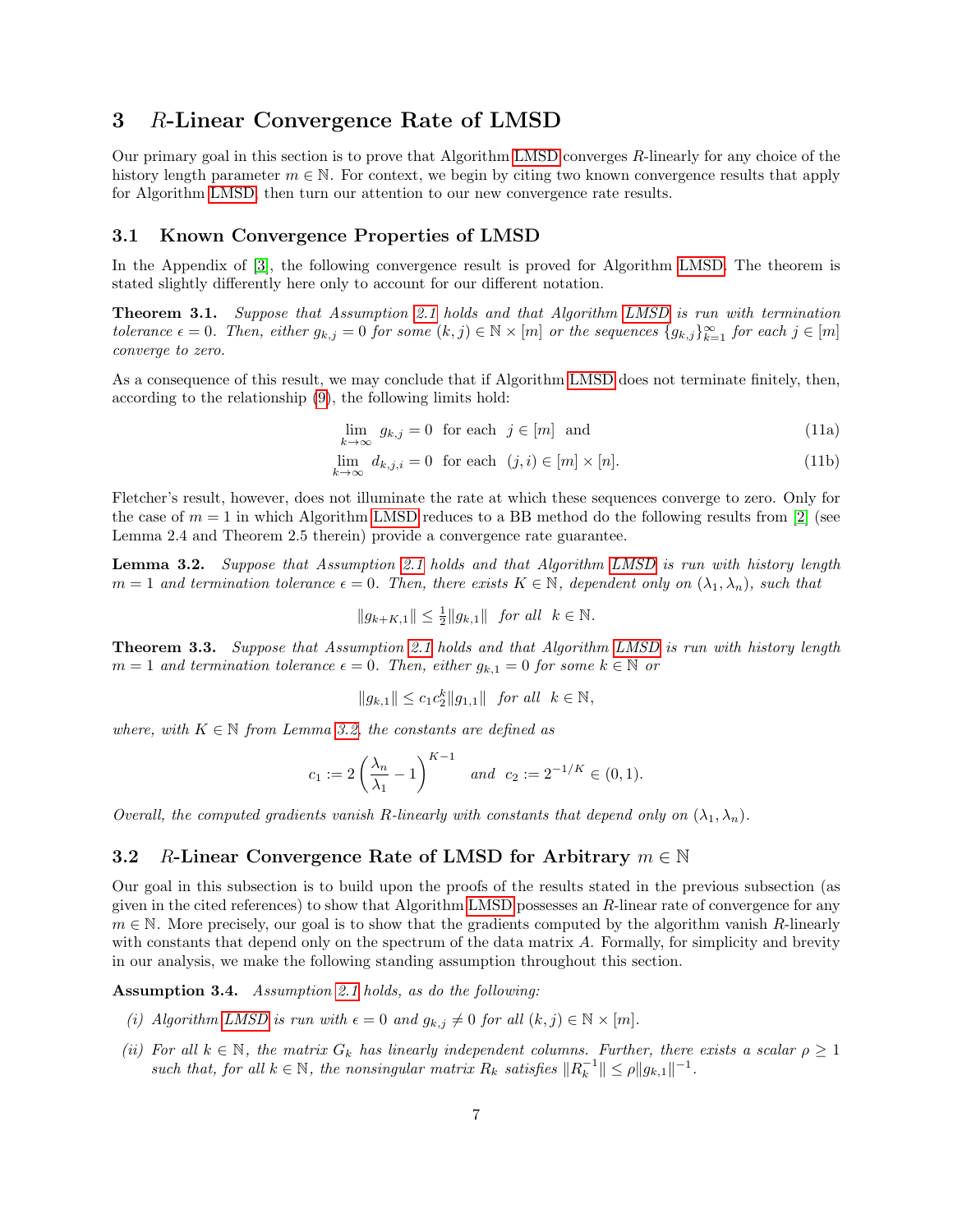Assumption  $3.4(i)$  is reasonable since, in any situation in which the algorithm terminates finitely, all of our results hold for the iterations prior to that in which the algorithm terminates. Hence, by proving that the algorithm possesses an R-linear rate of convergence for cases when it does not terminate finitely, we claim that it possesses such a rate in all cases. As for Assumption  $3.4(ii)$ , first recall Remark [2.2.](#page-4-1) In addition, the bound on the norm of the inverse of  $R_k$  is reasonable since, in the case of  $m = 1$ , one finds that  $Q_k R_k = G_k = g_{k,1}$ has  $Q_k = g_{k,1}/\|g_{k,1}\|$  and  $R_k = \|g_{k,1}\|$ , meaning that the bound holds with  $\rho = 1$ . (This means that, in practice, one might choose  $\rho \geq 1$  and iteratively remove columns of  $G_k$  for the computation of  $T_k$  until one finds  $||R_k^{-1}|| \le \rho ||g_{k,1}||^{-1}$ , knowing that, in the extreme case, there will remain one column for which this condition is satisfied. However, for the reasons already given in Remark [2.2,](#page-4-1) we make Assumption [3.4,](#page-6-1) meaning that  $G_k$  always has m columns.)

We begin by stating two results that reveal important properties of the eigenvalues (corresponding to the elements of  $\{T_k\}$  computed by the algorithm, which in turn reveal properties of the stepsizes. The first result is a direct consequence of the *Cauchy Interlacing Theorem*. Since this theorem is well-known—see, e.g., [\[4\]](#page-17-5)—we state the lemma without proof.

<span id="page-7-3"></span>**Lemma 3.5.** For all  $k \in \mathbb{N}$ , the eigenvalues of  $T_k$  (=  $Q_k^T A Q_k$  where  $Q_k^T Q_k = I$ ) satisfy

$$
\theta_{k,j} \in [\lambda_{m+1-j}, \lambda_{n+1-j}]
$$
 for all  $j \in [m]$ .

The second result provides more detail about how the eigenvalues computed by the algorithm at the end of iteration  $k \in \mathbb{N}$  relate to the weights in [\(9\)](#page-5-3) corresponding to k for all  $j \in [m]$ .

<span id="page-7-2"></span>**Lemma 3.6.** For all  $(k, j) \in \mathbb{N} \times [m]$ , let  $q_{k,j} \in \mathbb{R}^m$  denote the unit eigenvector corresponding to the eigenvalue  $\theta_{k,j}$  of  $T_k$ , i.e., the vector satisfying  $T_k q_{k,j} = \theta_{k,j} q_{k,j}$  and  $||q_{k,j}|| = 1$ . Then, defining

$$
D_k := \begin{bmatrix} d_{k,1,1} & \cdots & d_{k,m,1} \\ \vdots & \ddots & \vdots \\ d_{k,1,n} & \cdots & d_{k,m,n} \end{bmatrix} \text{ and } c_{k,j} := D_k R_k^{-1} q_{k,j}, \qquad (12)
$$

it follows that, with the diagonal matrix of eigenvalues (namely,  $\Lambda$ ) defined in Assumption [2.1,](#page-3-1)

$$
\theta_{k,j} = c_{k,j}^T \Lambda c_{k,j} \quad and \quad c_{k,j}^T c_{k,j} = 1.
$$
\n(13)

*Proof.* For any  $k \in \mathbb{N}$ , it follows from [\(12\)](#page-7-0) and Lemma [2.3](#page-5-1) (in particular, [\(10\)](#page-5-4)) that  $G_k = QD_k$  where Q is the orthogonal matrix defined in Assumption [2.1.](#page-3-1) Then, since  $G_k = Q_k R_k$  (recall [\(4\)](#page-3-2)), it follows that  $Q_k = Q D_k R_k^{-1}$ , according to which one finds

$$
T_k = Q_k^T A Q_k = R_k^{-T} D_k^T Q^T A Q D_k R_k^{-1} = R_k^{-T} D_k^T \Lambda D_k R_k^{-1}.
$$

Hence, for each  $j \in [m]$ , the first equation in [\(13\)](#page-7-1) follows since

$$
\theta_{k,j} = q_{k,j}^T T_k q_{k,j} = q_{k,j}^T R_k^{-T} D_k^T \Lambda D_k R_k^{-1} q_{k,j} = c_{k,j}^T \Lambda c_{k,j}.
$$

In addition, since  $G_k = Q D_k$  and the orthogonality of Q imply that  $D_k^T D_k = G_k^T G_k$ , and since  $Q_k = G_k R_k^{-1}$ with  $Q_k$  having orthonormal columns (i.e., with  $Q_k$  satisfying  $Q_k^T Q_k = I$ ), it follows that

$$
c_{k,j}^T c_{k,j} = q_{k,j}^T R_k^{-T} D_k^T D_k R_k^{-1} q_{k,j} = q_{k,j}^T R_k^{-T} G_k^T G_k R_k^{-1} q_{k,j} = q_{k,j}^T Q_k^T Q_k q_{k,j} = q_{k,j}^T q_{k,j} = 1,
$$

which yields the second equation in [\(13\)](#page-7-1).

The implications of Lemma [3.6](#page-7-2) are seen later in our analysis. For now, combining Lemma [3.5,](#page-7-3) Lemma [2.3](#page-5-1)  $(in$  particular,  $(10)$ , and the fact that  $(9)$  implies

<span id="page-7-4"></span>
$$
||g_{k,j}||^2 = \sum_{i=1}^n d_{k,j,i}^2 \text{ for all } (k,j) \in \mathbb{N} \times [m],
$$
 (14)

<span id="page-7-1"></span><span id="page-7-0"></span> $\Box$ 

one is lead to the following result pertaining to recursive properties of the weights in [\(9\)](#page-5-3).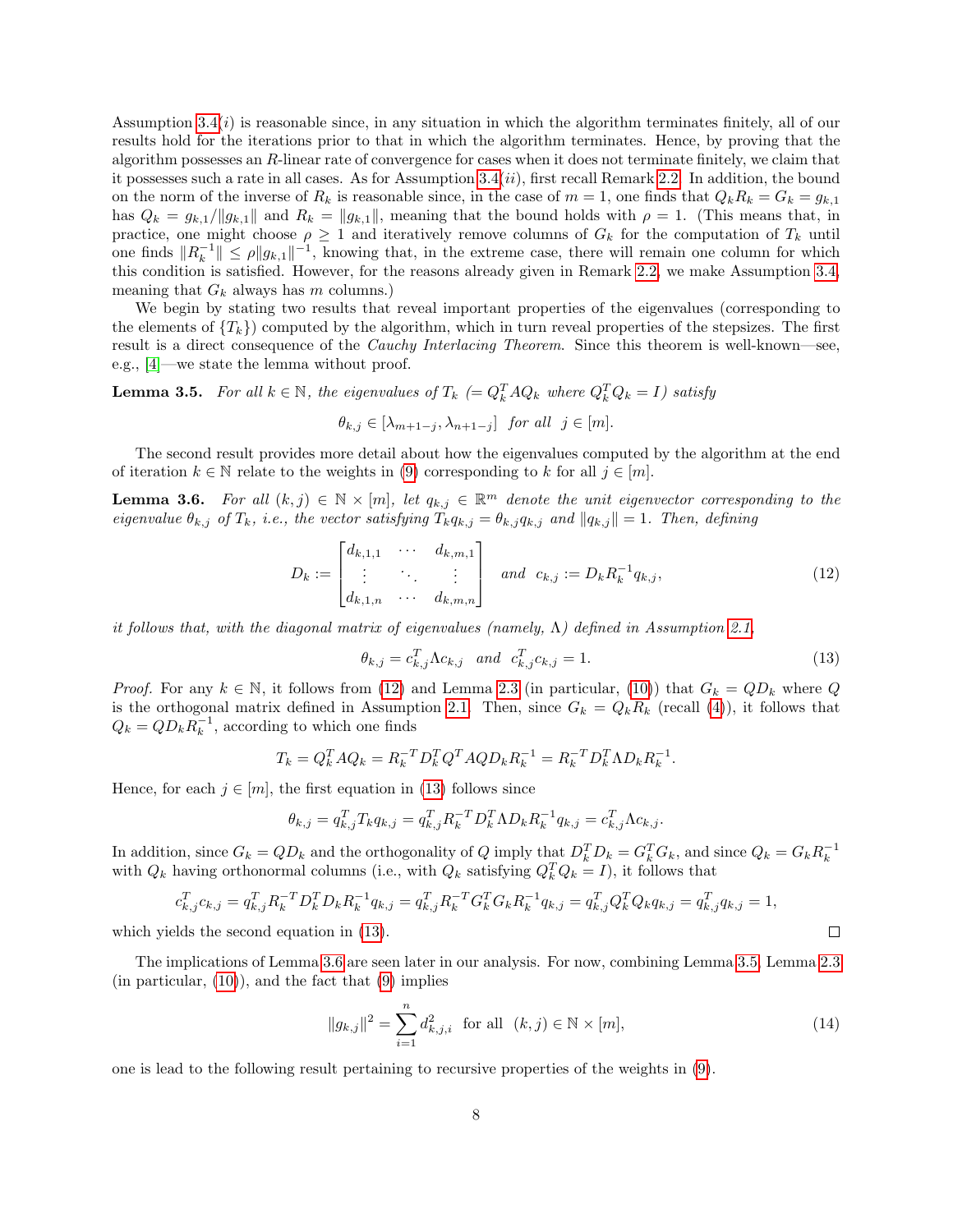<span id="page-8-4"></span>**Lemma 3.7.** For each  $(k, j, i) \in \mathbb{N} \times [m] \times [n]$ , it follows that

$$
|d_{k,j+1,i}| \le \delta_{j,i}|d_{k,j,i}| \quad \text{where} \quad \delta_{j,i} := \max\left\{ \left| 1 - \frac{\lambda_i}{\lambda_{m+1-j}} \right|, \left| 1 - \frac{\lambda_i}{\lambda_{n+1-j}} \right| \right\}. \tag{15}
$$

Hence, for each  $(k, j, i) \in \mathbb{N} \times [m] \times [n]$ , it follows that

<span id="page-8-2"></span><span id="page-8-1"></span><span id="page-8-0"></span>
$$
|d_{k+1,j,i}| \leq \Delta_i |d_{k,j,i}| \quad \text{where} \quad \Delta_i := \prod_{j=1}^m \delta_{j,i}.\tag{16}
$$

Furthermore, for each  $(k, j, p) \in \mathbb{N} \times [m] \times [n]$ , it follows that

$$
\sqrt{\sum_{i=1}^{p} d_{k,j+1,i}^{2}} \leq \hat{\delta}_{j,p} \sqrt{\sum_{i=1}^{p} d_{k,j,i}^{2}} \quad where \quad \hat{\delta}_{j,p} := \max_{i \in [p]} \delta_{j,i}, \tag{17}
$$

while, for each  $(k, j) \in \mathbb{N} \times [m]$ , it follows that

<span id="page-8-3"></span>
$$
||g_{k+1,j}|| \le \Delta ||g_{k,j}|| \quad where \quad \Delta := \max_{i \in [n]} \Delta_i.
$$
 (18)

*Proof.* Recall that, for any given  $(k, j, i) \in \mathbb{N} \times [m] \times [n]$ , Lemma [2.3](#page-5-1) (in particular, [\(10\)](#page-5-4)) states

$$
d_{k,j+1,i} = (1 - \alpha_{k,j} \lambda_i) d_{k,j,i}.
$$

The relationship [\(15\)](#page-8-0) then follows due to Lemma [3.5,](#page-7-3) which, in particular, shows that

$$
\alpha_{k,j} \in \left[\frac{1}{\lambda_{n+1-j}}, \frac{1}{\lambda_{m+1-j}}\right] \subseteq \left[\frac{1}{\lambda_n}, \frac{1}{\lambda_1}\right]
$$
 for all  $(k, j) \in \mathbb{N} \times [m]$ .

The consequence [\(16\)](#page-8-1) then follows by combining [\(15\)](#page-8-0) for all  $j \in [m]$  and recalling that Step [11](#page-4-0) yields  $g_{k+1,1} \leftarrow g_{k,m+1}$  for all  $k \in \mathbb{N}$ . Now, from [\(15\)](#page-8-0), one finds that

$$
\sum_{i=1}^{p} d_{k,j+1,i}^{2} \leq \sum_{i=1}^{p} \delta_{j,i}^{2} d_{k,j,i}^{2} \leq \hat{\delta}_{j,p}^{2} \sum_{i=1}^{p} d_{k,j,i}^{2} \text{ for all } (k,j,p) \in \mathbb{N} \times [m] \times [n],
$$

yielding the desired conclusion [\(17\)](#page-8-2). Finally, combining [\(16\)](#page-8-1) and [\(14\)](#page-7-4), one obtains that

$$
||g_{k+1,j}||^2 = \sum_{i=1}^n d_{k+1,j,i}^2 \le \sum_{i=1}^n \Delta_i^2 d_{k,j,i}^2 \le \Delta^2 \sum_{i=1}^n d_{k,j,i}^2 = \Delta^2 ||g_{k,j}||^2 \text{ for all } (k,j) \in \mathbb{N} \times [m],
$$

yielding the desired conclusion [\(18\)](#page-8-3).

A consequence of the previous lemma is that if  $\Delta_i \in [0,1)$  for all  $i \in [n]$ , then  $\Delta \in [0,1)$ , from which [\(18\)](#page-8-3) implies that, for each  $j \in [m]$ , the gradient norm sequence  $\{\|g_{k,j}\|\}_{k\in\mathbb{N}}$  vanishes Q-linearly. For example, such a situation occurs when  $\lambda_n < 2\lambda_1$ . However, as noted in [\[2\]](#page-17-2), this is a highly special case that should not be assumed to hold widely in practice. A more interesting and widely relevant consequence of the lemma is that for any  $i \in [n]$  such that  $\Delta_i \in [0,1)$ , the sequences  $\{|d_{k,j,i}|\}_{k \in \mathbb{N}}$  for each  $j \in [m]$  vanish  $Q$ -linearly. For example, this is *always* true for  $i = 1$ , where

<span id="page-8-5"></span>
$$
\delta_{j,1} = \max\left\{1 - \frac{\lambda_1}{\lambda_{m+1-j}}, 1 - \frac{\lambda_1}{\lambda_{n+1-j}}\right\} \in [0,1) \text{ for all } j \in [m],
$$

from which it follows that

$$
\Delta_1 = \prod_{j=1}^m \delta_{j,1} \in [0,1). \tag{19}
$$

 $\Box$ 

The following is a crucial consequence that one can draw from this observation.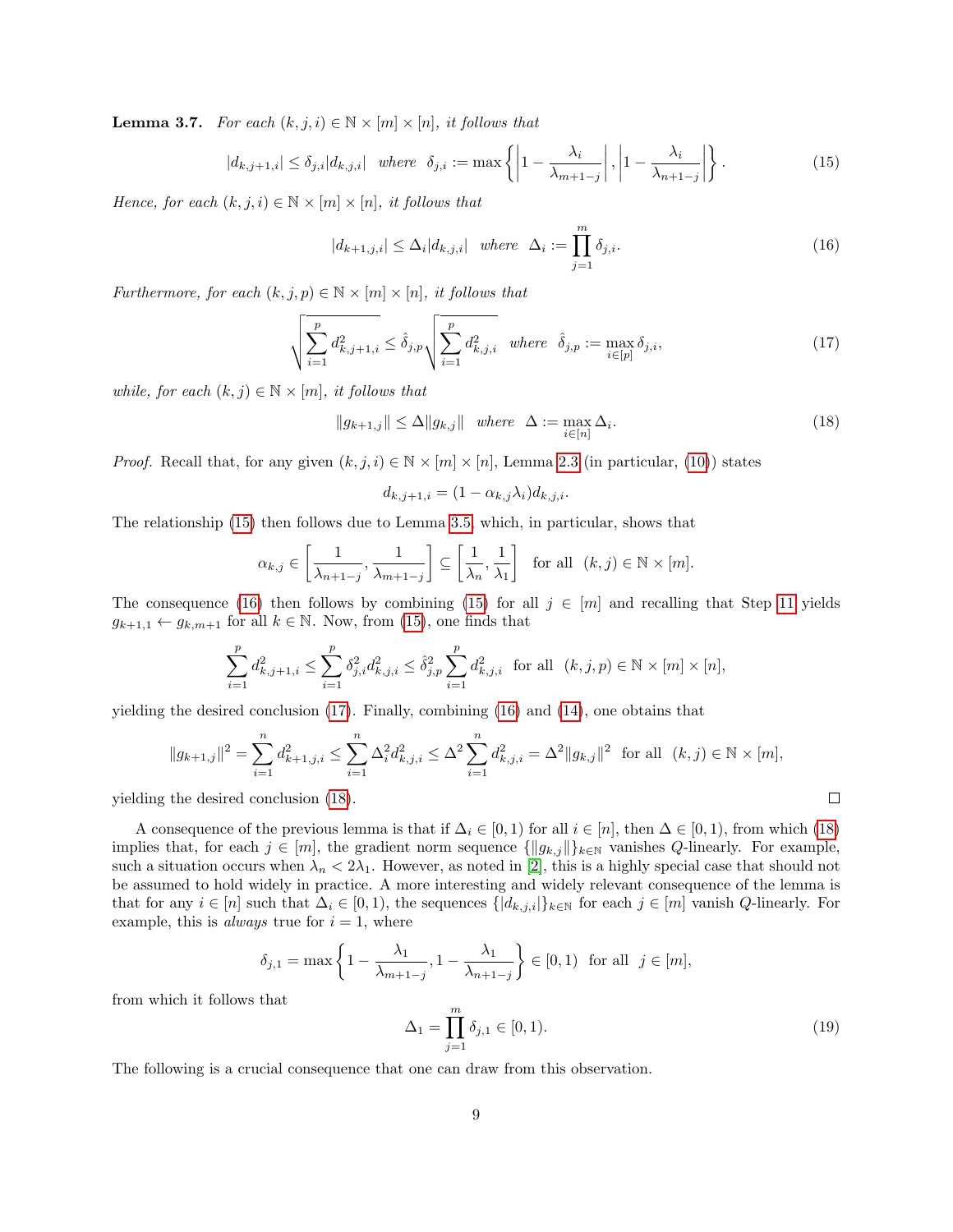<span id="page-9-2"></span>**Lemma 3.8.** If  $\Delta_1 = 0$ , then  $d_{1+\hat{k},\hat{j},1} = 0$  for all  $(\hat{k}, \hat{j}) \in \mathbb{N} \times [m]$ . Otherwise, if  $\Delta_1 > 0$ , then:

- (i) for any  $(k, j) \in \mathbb{N} \times [m]$  such that  $d_{k,j,1} = 0$ , it follows that  $d_{k+\hat{k},\hat{j},1} = 0$  for all  $(\hat{k}, \hat{j}) \in \mathbb{N} \times [m]$ ;
- (ii) for any  $(k, j) \in \mathbb{N} \times [m]$  such that  $|d_{k,j,1}| > 0$  and any  $\epsilon_1 \in (0, 1)$ , it follows that

$$
\frac{|d_{k+\hat{k},\hat{j},1}|}{|d_{k,j,1}|} \le \epsilon_1 \quad \text{for all} \quad \hat{k} \ge 1 + \left\lceil \frac{\log \epsilon_1}{\log \Delta_1} \right\rceil \quad \text{and} \quad \hat{j} \in [m].
$$

*Proof.* If  $\Delta_1 = 0$ , then the desired conclusion follows from Lemma [3.7;](#page-8-4) in particular, it follows from the inequality [\(16\)](#page-8-1) for  $i = 1$ . Similarly, for any  $(k, j) \in \mathbb{N} \times [m]$  such that  $d_{k,j,1} = 0$ , the conclusion in part (i) follows from the same conclusion in Lemma [3.7,](#page-8-4) namely, [\(16\)](#page-8-1) for  $i = 1$ . Hence, let us continue to prove part (*ii*) under the assumption that  $\Delta_1 \in (0,1)$  (recall [\(19\)](#page-8-5)).

Suppose that the given condition holds with  $j = 1$ , i.e., consider  $k \in \mathbb{N}$  such that  $|d_{k,1,1}| > 0$ . Then, it follows by Lemma [3.7](#page-8-4) (in particular, [\(16\)](#page-8-1) for  $j = 1$  and  $i = 1$ ) that

<span id="page-9-1"></span><span id="page-9-0"></span>
$$
\frac{|d_{k+\hat{k},1,1}|}{|d_{k,1,1}|} \le \Delta_1^{\hat{k}} \quad \text{for any} \quad \hat{k} \in \mathbb{N}.
$$
\n
$$
(20)
$$

Since  $\Delta_1 \in (0,1)$ , taking the logarithm of the term on the right-hand side with  $\hat{k} = \lceil \log \epsilon_1 / \log \Delta_1 \rceil$  yields

$$
\left\lceil \frac{\log \epsilon_1}{\log \Delta_1} \right\rceil \log \Delta_1 \le \left( \frac{\log \epsilon_1}{\log \Delta_1} \right) \log \Delta_1 = \log (\epsilon_1). \tag{21}
$$

Since  $log(·)$  is nondecreasing, the inequalities yielded by [\(21\)](#page-9-0) combined with [\(20\)](#page-9-1) along with [\(16\)](#page-8-1) from Lemma [3.7](#page-8-4) yield the desired result for  $j = 1$ . On the other hand, if the conditions of part *(ii)* hold for some other  $j \in [m]$ , then the desired conclusion follows from a similar reasoning, though an extra cycle may need to be completed before the desired conclusion holds for all points in the cycle, i.e., for all  $\hat{j} \in [m]$ ; hence the  $\Box$ addition of 1 to  $\lceil \log \epsilon_1 / \log \Delta_1 \rceil$  in the general conclusion.

One may conclude from Lemma [3.8](#page-9-2) and [\(9\)](#page-5-3) that, for any  $(k, j) \in \mathbb{N} \times [m]$  and  $\epsilon_1 \in (0, 1)$ , one has

$$
\frac{|d_{k+\hat k, \hat \jmath,1}|}{\|g_{k,j}\|}\leq \epsilon_1 \ \ \text{for all} \ \ \hat k\geq K_1 \ \ \text{and} \ \ \hat j\in[m]
$$

for some  $K_1 \in \mathbb{N}$  that depends on the desired contraction factor  $\epsilon_1 \in (0,1)$  and the problem-dependent constant  $\Delta_1 \in (0,1)$ , but does not depend on the iteration number pair  $(k, j)$ . Our goal now is to show that if a similar, but looser conclusion holds for a squared sum of the weights in [\(9\)](#page-5-3) up through  $p \in [n-1]$ , then the squared weight corresponding to index  $p + 1$  eventually becomes sufficiently small in a number of iterations that is independent of the iteration number k. (For this lemma, we fix  $j = \tilde{j} = 1$  so as to consider only the first gradient in each cycle. This choice is somewhat arbitrary since our concluding theorem will confirm that a similar result would hold for any  $j \in [m]$  and  $\hat{j} = j$ .) For the lemma, we define the following constants that dependent only on  $p$ , the spectrum of  $A$  (which, in particular, yields the bounds and definitions in [\(3.7\)](#page-8-4)), and the scalar constant  $\rho \geq 1$  from Assumption [3.4:](#page-6-1)

<span id="page-9-4"></span><span id="page-9-3"></span>
$$
\hat{\delta}_p := \left( 1 + \hat{\delta}_{1,p}^2 + \hat{\delta}_{1,p}^2 \hat{\delta}_{2,p}^2 + \dots + \prod_{j=1}^{m-1} \hat{\delta}_{j,p}^2 \right) \in [1, \infty), \tag{22a}
$$

$$
\hat{\Delta}_{p+1} := \max\left\{\frac{1}{3}, 1 - \frac{\lambda_{p+1}}{\lambda_n}\right\}^m \in (0, 1),\tag{22b}
$$

and 
$$
\hat{K}_p := \left\lceil \frac{\log \left( 2\hat{\delta}_p \rho \epsilon_p \Delta_{p+1}^{-(K_p+1)} \right)}{\log \hat{\Delta}_{p+1}} \right\rceil.
$$
\n(22c)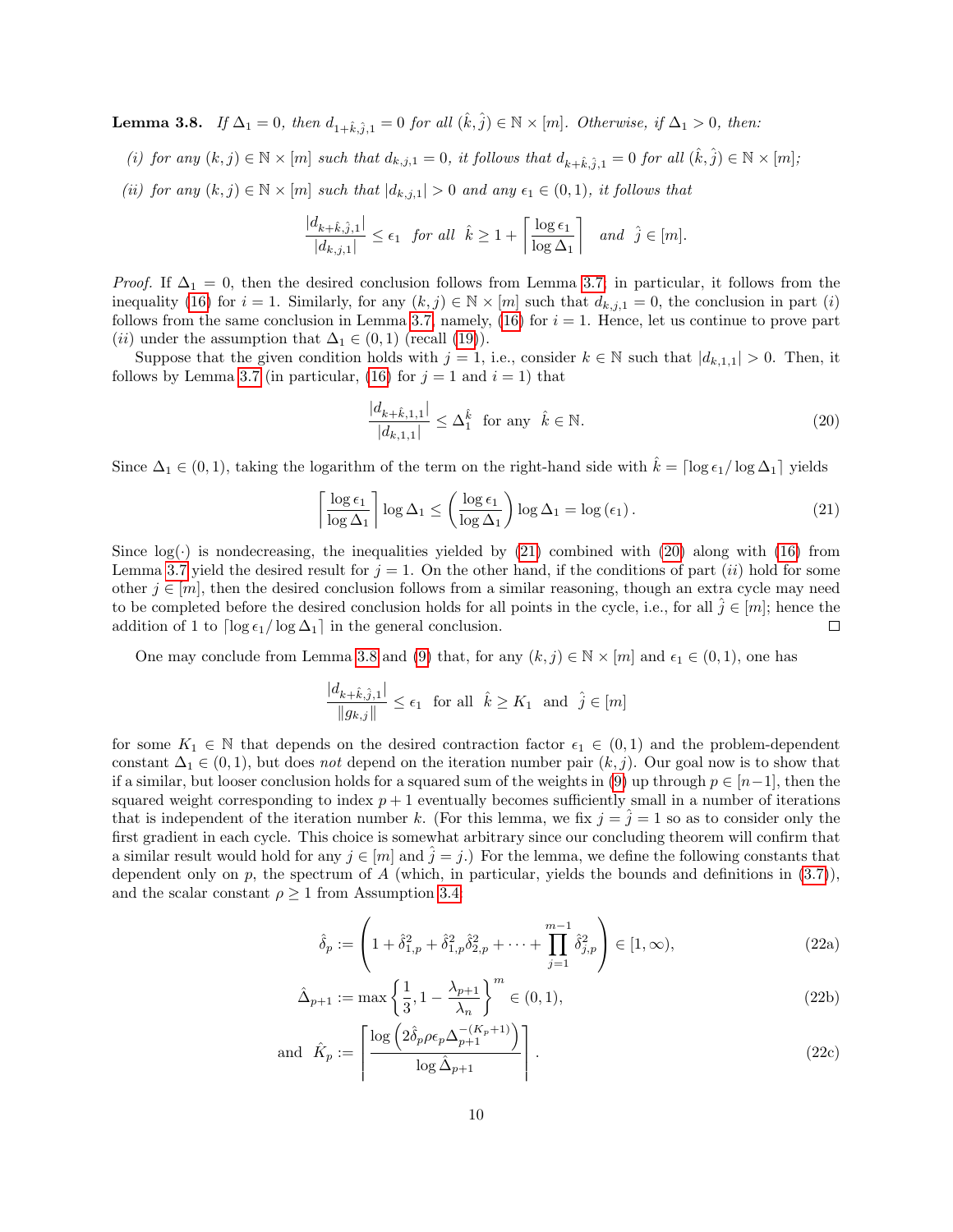<span id="page-10-6"></span>**Lemma 3.9.** For any  $(k, p) \in \mathbb{N} \times [n-1]$ , if there exists  $(\epsilon_p, K_p) \in (0, \frac{1}{2 \hat{\delta}_p \rho}) \times \mathbb{N}$  independent of k with

$$
\sum_{i=1}^{p} d_{k+\hat{k},1,i}^{2} \leq \epsilon_{p}^{2} \|g_{k,1}\|^{2} \text{ for all } \hat{k} \geq K_{p}, \qquad (23)
$$

then one of the following holds:

(i)  $\Delta_{p+1} \in [0,1]$  and there exists  $K_{p+1} \geq K_p$  dependent only on  $\epsilon_p$ ,  $\rho$ , and the spectrum of A with

<span id="page-10-4"></span><span id="page-10-3"></span><span id="page-10-2"></span><span id="page-10-1"></span><span id="page-10-0"></span>
$$
d_{k+K_{p+1},1,p+1}^2 \le 4\hat{\delta}_p^2 \rho^2 \epsilon_p^2 \|g_{k,1}\|^2; \tag{24}
$$

(ii) 
$$
\Delta_{p+1} \in [1, \infty)
$$
 and, with  $K_{p+1} := K_p + \hat{K}_p + 1$ , there exists  $\hat{k}_0 \in \{K_p, \ldots, K_{p+1}\}$  with  

$$
d_{k+\hat{k}_0,1,p+1}^2 \le 4\hat{\delta}_p^2 \rho^2 \epsilon_p^2 ||g_{k,1}||^2.
$$
 (25)

*Proof.* By Lemma [3.7](#page-8-4) (in particular, [\(16\)](#page-8-1) with  $j = 1$  and  $i = p + 1$ ) and [\(14\)](#page-7-4), it follows that

$$
d_{k+\hat{k},1,p+1}^2 \le \left(\Delta_{p+1}^{\hat{k}} d_{k,1,p+1}\right)^2 = \Delta_{p+1}^{2\hat{k}} d_{k,1,p+1}^2 \le \Delta_{p+1}^{2\hat{k}} \|g_{k,1}\|^2 \text{ for all } \hat{k} \in \mathbb{N}. \tag{26}
$$

If  $\Delta_{p+1} \in [0,1)$ , then [\(26\)](#page-10-0) immediately implies the existence of  $K_{p+1}$  dependent only on  $\epsilon_p$ ,  $\rho$ , and the spectrum of A such that [\(24\)](#page-10-1) holds. Hence, let us continue under the assumption that  $\Delta_{p+1} \geq 1$ , where one should observe that  $\rho \geq 1$ ,  $\delta_p \geq 1$ ,  $\epsilon_p \in (0, \frac{1}{2\hat{\delta}_p \rho}), K_p \in \mathbb{N}$ , and  $\Delta_{p+1} \geq 1$  imply  $2\hat{\delta}_p \rho \epsilon_p \Delta_{p+1}^{-K_p} \in (0, 1)$ , meaning that  $\hat{K}_p \in \mathbb{N}$ . To prove the desired result, it suffices to show that if

$$
d_{k+\hat{k},1,p+1}^2 > 4\hat{\delta}_p^2 \rho^2 \epsilon_p^2 \|g_{k,1}\|^2 \quad \text{for all} \quad \hat{k} \in \{K_p, \dots, K_{p+1} - 1\},\tag{27}
$$

then [\(25\)](#page-10-2) holds at the beginning of the next cycle (i.e., when  $\hat{k}_0 = K_{p+1}$ ). From Lemma [3.6,](#page-7-2) Lemma [3.7](#page-8-4) (in particular, [\(17\)](#page-8-2)), [\(23\)](#page-10-3), and [\(27\)](#page-10-4), it follows that with  ${c_{k+\hat{k},j,i}}_{i=1}^n$  representing the elements of the vector  $c_{k+\hat{k},j}$  and the matrix  $D_{k+\hat{k},p}$  representing the first p rows of  $\tilde{D}_{k+\hat{k}},$  one finds

$$
\sum_{i=1}^{p} c_{k+\hat{k},j,i}^{2} \leq \|D_{k+\hat{k},p}\|_{2}^{2} \|R_{k+\hat{k}}^{-1}\|^{2} \|q_{k+\hat{k},j}\|^{2}
$$
\n
$$
\leq \left(1+\hat{\delta}_{1,p}^{2}+\hat{\delta}_{1,p}^{2}\hat{\delta}_{2,p}^{2}+\cdots+\prod_{j=1}^{m-1} \hat{\delta}_{j,p}^{2}\right) \left(\sum_{i=1}^{p} d_{k+\hat{k},1,i}^{2}\right) \rho^{2} \|g_{k+\hat{k},1}\|^{-2}
$$
\n
$$
\leq \hat{\delta}_{p}^{2} (\epsilon_{p}^{2} \|g_{k,1}\|^{2}) \rho^{2} (4\hat{\delta}_{p}^{2} \rho^{2} \epsilon_{p}^{2})^{-1} \|g_{k,1}\|^{-2} \leq \frac{1}{4} \text{ for all } \hat{k} \in \{K_{p},\ldots,K_{p+1}-1\} \text{ and } j \in [m].
$$

Along with Lemma [3.6,](#page-7-2) this implies that

$$
\theta_{k+\hat{k},j} = \sum_{i=1}^{n} \lambda_i c_{k+\hat{k},j,1}^2 \ge \frac{3}{4} \lambda_{p+1} \text{ for all } \hat{k} \in \{K_p, \dots, K_{p+1}-1\} \text{ and } j \in [m].
$$
 (28)

Together with Lemma [2.3](#page-5-1) (see [\(10\)](#page-5-4)) and  $\alpha_{k+\hat{k}+1,j} = \theta_{k+\hat{k},j}^{-1}$  for all  $j \in [m]$ , the bound [\(28\)](#page-10-5) implies

<span id="page-10-5"></span>
$$
d_{k+\hat{k}+2,1,p+1}^2 = \left(\prod_{j=1}^m \left(1 - \alpha_{k+\hat{k}+1,j}\lambda_{p+1}\right)^2\right) d_{k+\hat{k}+1,1,p+1}^2
$$
  
 
$$
\leq \hat{\Delta}_{p+1}^2 d_{k+\hat{k}+1,1,p+1}^2 \quad \text{for all} \quad \hat{k} \in \{K_p,\dots,K_{p+1}-1\}.
$$
 (29)

Applying this bound recursively, it follows with  $K_{p+1} = K_p + \hat{K}_p + 1$  and [\(26\)](#page-10-0) for  $\hat{k} = K_{p+1}$  that

$$
d_{k+K_{p+1},1,p+1}^2 \leq \hat{\Delta}_{p+1}^{2\hat{K}_p} d_{k+K_p+1,1,p+1}^2 \leq \hat{\Delta}_{p+1}^{2\hat{K}_p} {\Delta}_{p+1}^{2(K_p+1)} \|g_{k,1}\|^2 \leq 4 \hat{\delta}_p^2 r^2 \epsilon_p^2 \|g_{k,1}\|^2,
$$

where the last inequality follows by the definition of  $\hat{K}_p$  in [\(22c\)](#page-9-3).

<span id="page-10-7"></span> $\Box$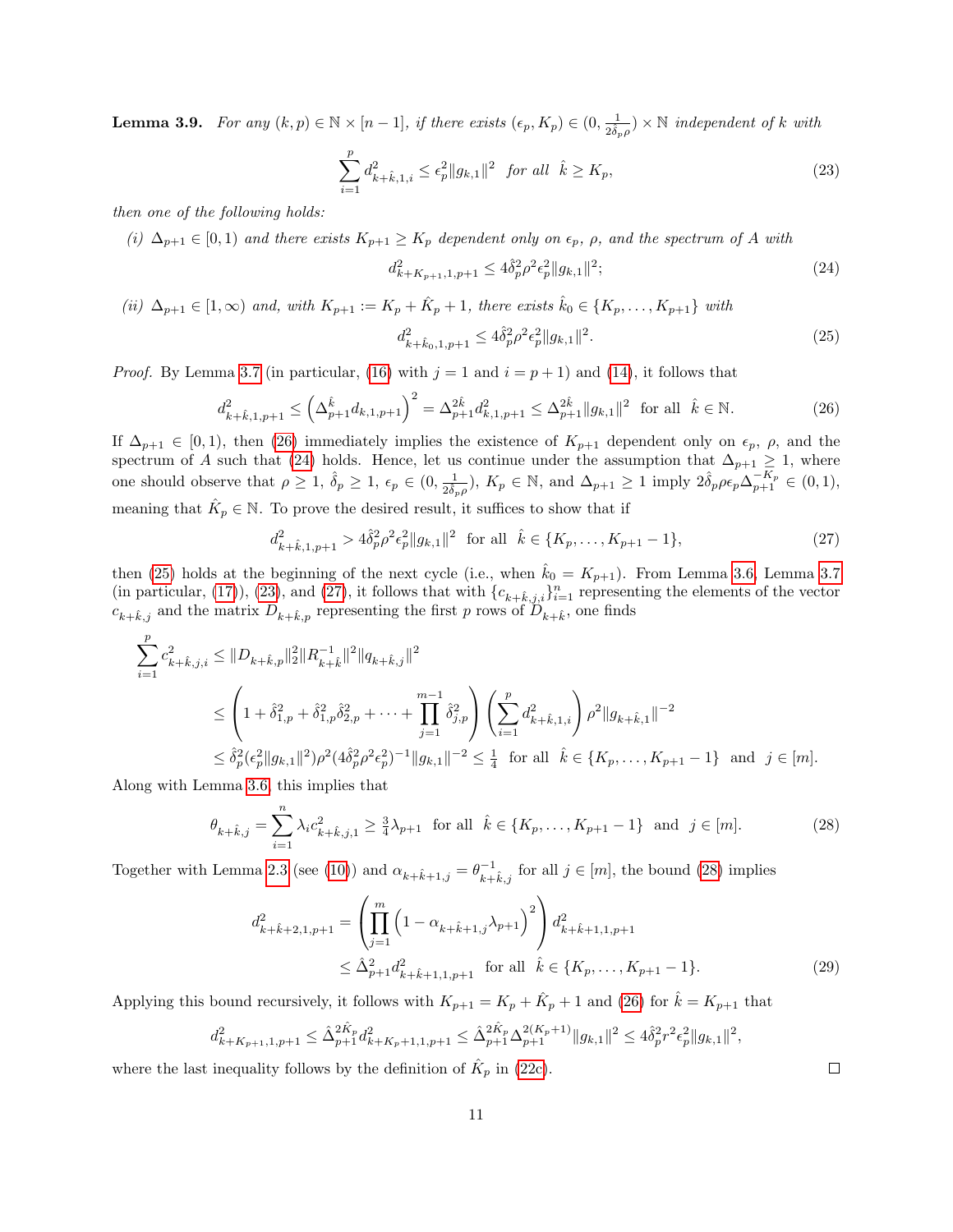We have shown that small squared weights in [\(9\)](#page-5-3) associated with indices up through  $p \in [n-1]$  imply that the squared weight associated with index  $p + 1$  eventually becomes small. The next lemma shows that these latter squared weights also remain sufficiently small indefinitely.

<span id="page-11-5"></span>**Lemma 3.10.** For any  $(k, p) \in \mathbb{N} \times [n-1]$ , if there exists  $(\epsilon_p, K_p) \in (0, \frac{1}{2\hat{\delta}_p \rho}) \times \mathbb{N}$  independent of k such that [\(23\)](#page-10-3) holds, then, with  $\epsilon_{p+1}^2 := (1 + 4 \max\{1, \Delta_{p+1}^4\} \hat{\delta}_p^2 \rho^2) \epsilon_p^2$  and  $K_{p+1} \in \mathbb{N}$  from Lemma [3.9,](#page-10-6)

<span id="page-11-1"></span>
$$
\sum_{i=1}^{p+1} d_{k+\hat{k},1,i}^2 \le \epsilon_{p+1}^2 \|g_{k,1}\|^2 \quad \text{for all} \quad \hat{k} \ge K_{p+1}.
$$
 (30)

*Proof.* For the same reasons as in the proof of Lemma [3.9,](#page-10-6) the result follows if  $\Delta_{p+1} \in [0,1)$ . Hence, we may continue under the assumption that  $\Delta_{p+1} \geq 1$  and define  $\hat{\Delta}_{p+1} \in (0,1)$  and  $\hat{K}_p \in \mathbb{N}$  as in [\(22\)](#page-9-4). By Lemma [3.9,](#page-10-6) there exists  $\hat{k}_0 \in \{K_p, \ldots, K_{p+1}\}\$  such that

<span id="page-11-0"></span>
$$
d_{k+\hat{k},1,p+1}^2 \le 4\hat{\delta}_p^2 \rho^2 \epsilon_p^2 \|g_{k,1}\|^2 \quad \text{when} \quad \hat{k} = \hat{k}_0. \tag{31}
$$

If the inequality in [\(31\)](#page-11-0) holds for all  $\hat{k} \geq \hat{k}_0$ , then [\(30\)](#page-11-1) holds with  $\epsilon_{p+1}^2 = (1+4\hat{\delta}_p^2\rho^2)\epsilon_p^2$ . Otherwise, let  $\hat{k}_1 \in \mathbb{N}$ denote the smallest natural number such that

$$
d_{k+\hat{k},1,p+1}^2 \le 4\hat{\delta}_p^2 \rho^2 \epsilon_p^2 \|g_{k,1}\|^2 \quad \text{for all} \quad \hat{k}_0 \le \hat{k} \le \hat{k}_1,\tag{32}
$$

<span id="page-11-2"></span>but

<span id="page-11-3"></span>
$$
d_{k+\hat{k}_1+1,1,p+1}^2 > 4\hat{\delta}_p^2 \rho^2 \epsilon_p^2 \|g_{k,1}\|^2. \tag{33}
$$

As in the arguments that lead to [\(29\)](#page-10-7) in the proof of Lemma [3.9,](#page-10-6) combining [\(23\)](#page-10-3) and [\(33\)](#page-11-2) implies

$$
d_{k+\hat{k}_1+3,1,p+1}^2 \leq \hat{\Delta}_{p+1}^2 d_{k+\hat{k}_1+2,1,p+1}^2.
$$

Generally, this same argument can be used to show that

<span id="page-11-4"></span> $d^2_{\iota}$ 

$$
\hat{k} \ge K_p \text{ and } d_{k+\hat{k}+1,1,p+1}^2 > 4\hat{\delta}_p^2 \rho^2 \epsilon_p^2 \|g_{k,1}\|^2 \text{ imply } d_{k+\hat{k}+3,1,p+1}^2 \le \hat{\Delta}_{p+1}^2 d_{k+\hat{k}+2,1,p+1}^2.
$$

Since  $\hat{\Delta}_{p+1} \in (0,1)$ , this fact and [\(33\)](#page-11-2) imply the existence of  $\hat{k}_2 \in \mathbb{N}$  such that

$$
d_{k+\hat{k}+1,1,p+1}^2 > 4\hat{\delta}_p^2 \rho^2 \epsilon_p^2 \|g_{k,1}\|^2 \quad \text{for all} \quad \hat{k}_1 \le \hat{k} \le \hat{k}_2 - 2,\tag{34}
$$

but

$$
d_{k+\hat{k}_2,1,p+1}^2 \le 4\hat{\delta}_p^2 \rho^2 \epsilon_p^2 \|g_{k,1}\|^2,
$$

while, from above,

$$
{}_{k+\hat{k}+3,1,p+1}^{2} \leq \hat{\Delta}_{p+1}^{2} d_{k+\hat{k}+2,1,p+1}^{2} \text{ for all } \hat{k}_{1} \leq \hat{k} \leq \hat{k}_{2} - 2.
$$
 (35)

Moreover, by Lemma [3.7](#page-8-4) (in particular, [\(16\)](#page-8-1)) and [\(32\)](#page-11-3), it follows that

$$
d_{k+\hat{k}_1+1,1,p+1}^2 \le \Delta_{p+1}^2 d_{k+\hat{k}_1,1,p+1}^2 \le 4\Delta_{p+1}^2 \hat{\delta}_p^2 \rho^2 \epsilon_p^2 \|g_{k,1}\|^2 \tag{36a}
$$

and 
$$
d_{k+\hat{k}_1+2,1,p+1}^2 \le 4\Delta_{p+1}^4 \hat{\delta}_p^2 \rho^2 \epsilon_p^2 \|g_{k,1}\|^2
$$
. (36b)

Combining [\(35\)](#page-11-4) and [\(36b\)](#page-6-3), it follows that

$$
d_{k+\hat{k}+3,1,p+1}^2 \le 4\hat{\Delta}_{p+1}^2\Delta_{p+1}^4\hat{\delta}_p^2\rho^2\epsilon_p^2\|g_{k,1}\|^2 \text{ for all } \hat{k}_1 \le \hat{k} \le \hat{k}_2 - 2.
$$

Overall, since [\(22b\)](#page-6-3) ensures  $\hat{\Delta}_{p+1} \in (0,1)$ , we have shown that

$$
d_{k+\hat{k},1,p+1}^2 \le 4\Delta_{p+1}^4 \hat{\delta}_p^2 \rho^2 \epsilon_p^2 \|g_{k,1}\|^2 \quad \text{for all} \quad \hat{k} \in \{\hat{k}_0, \dots, \hat{k}_2\}. \tag{37}
$$

 $\Box$ 

Repeating this argument for later iterations, we arrive at the desired conclusion.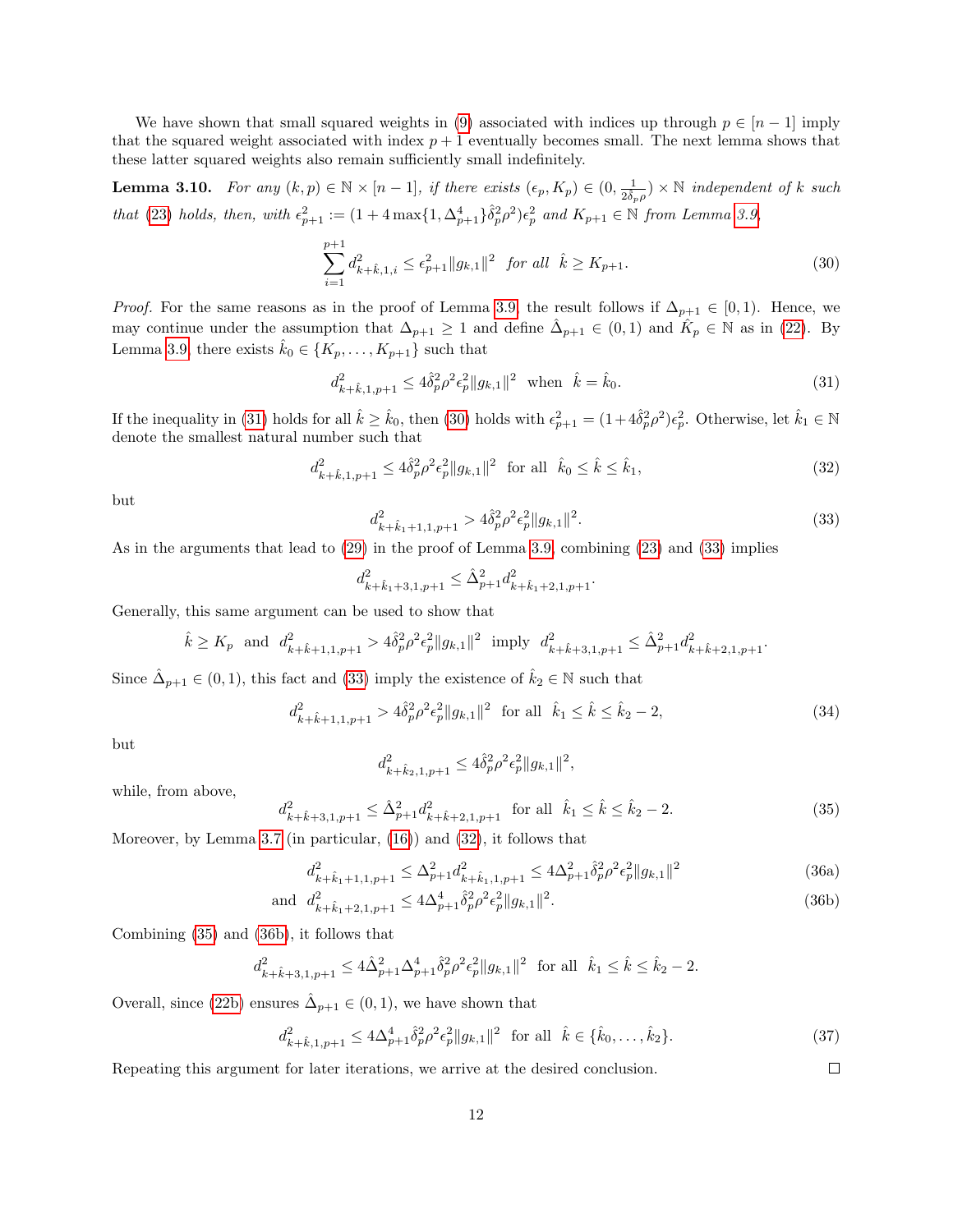The following lemma is a generalization of Lemma [3.2](#page-6-2) for any  $m \in \mathbb{N}$ . Our proof is similar to that of Lemma 2.4 in [\[2\]](#page-17-2). We provide it in full for completeness.

<span id="page-12-1"></span>**Lemma 3.11.** There exists  $K \in \mathbb{N}$  dependent only on the spectrum of A such that

<span id="page-12-0"></span>
$$
||g_{k+K,1}|| \leq \frac{1}{2}||g_{k,1}||
$$
 for all  $k \in \mathbb{N}$ .

*Proof.* By Lemma [3.10,](#page-11-5) if for some  $(\epsilon_p, K_p) \in (0, \frac{1}{2\hat{\delta}_p \rho}) \times \mathbb{N}$  independent of k one finds

$$
\sum_{i=1}^{p} d_{k+\hat{k},1,i}^{2} \leq \epsilon_{p}^{2} \|g_{k,1}\|^{2} \text{ for all } \hat{k} \geq K_{p},
$$
\n(38)

then for  $\epsilon_{p+1}^2 := (1 + 4 \max\{1, \Delta_{p+1}^4\} \hat{\delta}_p^2 \rho^2) \epsilon_p^2$  and some  $K_{p+1} \ge K_p$  independent of k one finds

$$
\sum_{i=1}^{p+1} d_{k+\hat{k},1,i}^2 \le \epsilon_{p+1}^2 \|g_{k,1}\|^2 \quad \text{for all} \quad \hat{k} \ge K_{p+1}.
$$
 (39)

Since Lemma [3.8](#page-9-2) implies that for any  $\epsilon_1 \in (0,1)$  one can find  $K_1$  independent of k such that [\(38\)](#page-12-0) holds with  $p = 1$ , it follows that, independent of k, there exists a sufficiently small  $\epsilon_1 \in (0, 1)$  such that

$$
\epsilon_1^2 \leq \cdots \leq \epsilon_n^2 \leq \frac{1}{4}.
$$

Hence, for any  $k \in \mathbb{N}$ , it follows that there exists  $K = K_n$  such that

$$
||g_{k+\hat{k},1}||^2 = \sum_{i=1}^n d_{k+\hat{k},1,i}^2 \le \frac{1}{4} ||g_{k,1}||^2 \text{ for all } \hat{k} \ge K,
$$

as desired.

We are now prepared to state our final result, the proof of which follows in the same manner as Theorem [3.3](#page-6-4) follows from Lemma [3.2](#page-6-2) in [\[2\]](#page-17-2). We prove it in full for completeness.

#### **Theorem 3.12.** The sequence  $\{\|g_{k,1}\|\}$  vanishes R-linearly.

*Proof.* If  $\Delta \in [0, 1)$ , then it has already been argued (see the discussion following Lemma [3.7\)](#page-8-4) that  $\{||g_{k,1}||\}$ vanishes Q-linearly. Hence, let us continue assuming that  $\Delta \geq 1$ . By Lemma [3.11,](#page-12-1) there exists  $K \in \mathbb{N}$ dependent only on the spectrum of A such that

$$
||g_{1+Kl,1}|| \leq \frac{1}{2} ||g_{1+K(l-1),1}||
$$
 for all  $l \in \mathbb{N}$ .

Applying this result recursively, it follows that

<span id="page-12-2"></span>
$$
||g_{1+Kl,1}|| \le (\frac{1}{2})^l ||g_{1,1}|| \text{ for all } l \in \mathbb{N}.
$$
 (40)

Now, for any  $k \ge 1$ , let us write  $k = Kl + \hat{k}$  for some  $l \in \{0\} \cup \mathbb{N}$  and  $\hat{k} \in \{0\} \cup [K-1]$ . It follows that

$$
l = k/K - \hat{k}/K \ge k/K - 1.
$$

By this fact, [\(18\)](#page-8-3), and [\(40\)](#page-12-2), it follows that for any  $k = Kl + \hat{k} \in \mathbb{N}$  one has

$$
||g_{k,1}|| \leq \Delta^{\hat{k}-1} ||g_{1+Kl,1}|| \leq \Delta^{K-1}(\frac{1}{2})^{k/K-1} ||g_{1,1}|| \leq c_1 c_2^k ||g_{1,1}||,
$$

where

$$
c_1 := 2\Delta^{K-1}
$$
 and  $c_2 := 2^{-1/K} \in (0,1)$ ,

which implies the desired conclusion.

 $\Box$ 

 $\Box$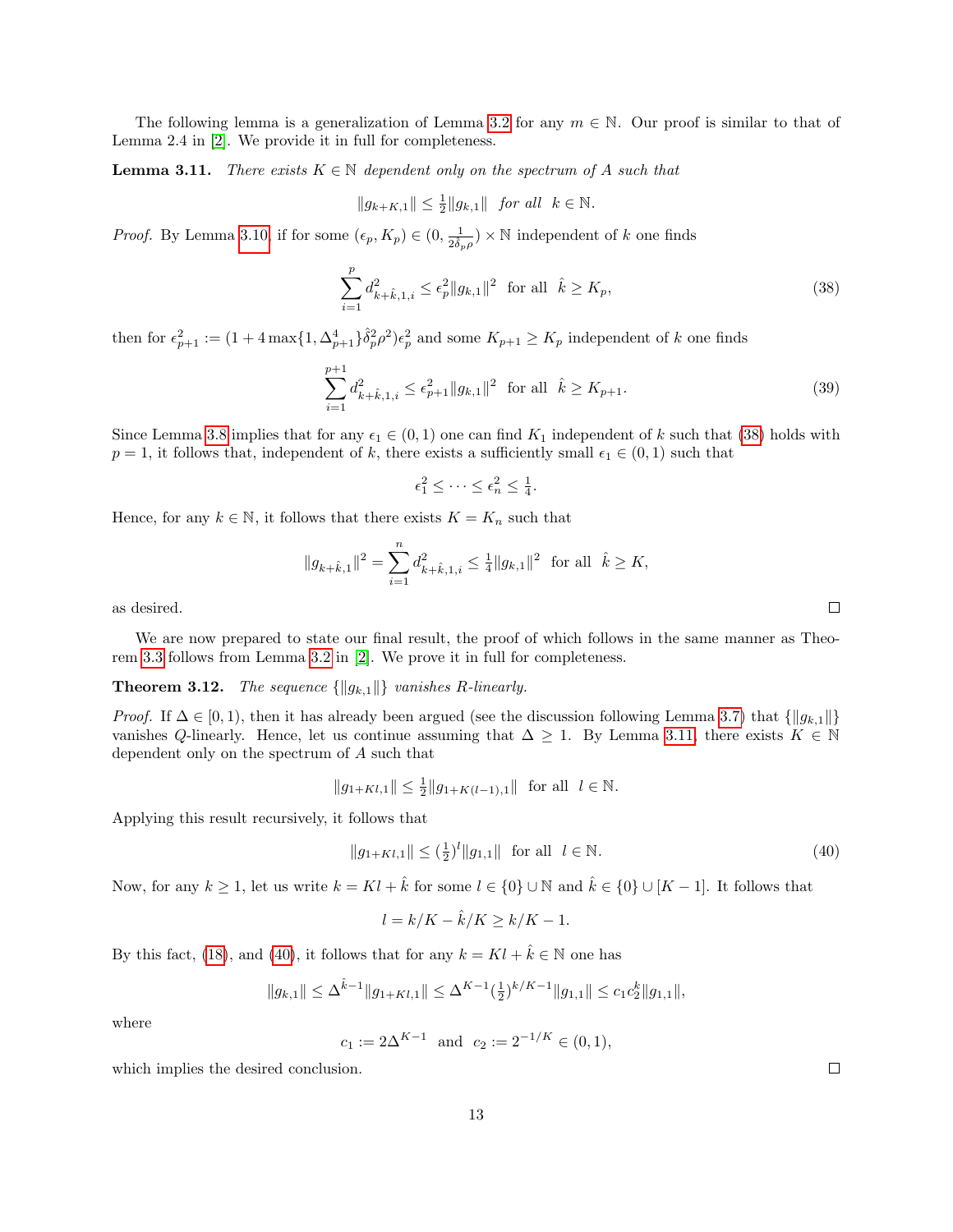## <span id="page-13-0"></span>4 Numerical Demonstrations

The analysis in the previous section provides additional insights into the behavior of Algorithm [LMSD](#page-4-0) beyond its R-linear rate of convergence. In this section, we provide the results of numerical experiments to demonstrate the behavior of the algorithm in a few types of cases. The algorithm was implemented and the experiments were performed in Matlab. It is not our goal to show the performance of Algorithm [LMSD](#page-4-0) for various values of  $m$ , say to argue whether the performance improves or not as  $m$  is increased. This is an important question for which some interesting discussion is provided by [\[3\]](#page-17-3). However, to determine what is a good choice of  $m$  for various types of cases would require a larger set of experiments that are outside of the scope of this paper. For our purposes, our only goal is to provide some simple illustrations of the behavior as shown by our theoretical analysis.

Our analysis reveals that the convergence behavior of the algorithm depends on the spectrum of the matrix A. Therefore, we have constructed five test examples, all with  $n = 100$ , but with different eigenvalue distributions. For the first problem, the eigenvalues of A are evenly distributed in  $[1, 1.9]$ . Since this ensures that  $\lambda_n < 2\lambda_1$ , our analysis reveals that the algorithm converges Q-linearly for this problem; recall the discussion after Lemma [3.7.](#page-8-4) All other problems were constructed so that  $\lambda_1 = 1$  and  $\lambda_n = 100$ , for which one clearly finds  $\lambda_n > 2\lambda_1$ . For the second problem, all eigenvalues are evenly distributed in  $[\lambda_1, \lambda_n]$ ; for the third problem, the eigenvalues are clustered in five distinct blocks; for the fourth problem, all eigenvalues except one are clustered around  $\lambda_1$ ; and for the fifth problem, all eigenvalues except one are clustered around  $\lambda_n$ . Table [1](#page-13-1) shows the spectrum of A for each problem.

The table also shows the numbers of outer and (total) inner iterations required by Algorithm [LMSD](#page-4-0) (indicated by column headers "k" and "j", respectively) when it was run with  $\epsilon = 10^{-8}$  and either  $m = 1$ or  $m = 5$ . In all cases, the initial m stepsizes were generated randomly from a uniform distribution over the interval  $[\lambda_{100}^{-1}, \lambda_1^{-1}]$ . One finds that the algorithm terminates in relatively few outer and inner iterations relative to n, especially when many of the eigenvalues are clustered. This dependence on clustering of the eigenvalues should not be surprising since, recalling Lemma [3.5,](#page-7-3) clustered eigenvalues makes it likely that an eigenvalue of  $T_k$  will be near an eigenvalue of A, which in turn implies by Lemma [2.3](#page-5-1) that the weights in the representation [\(9\)](#page-5-3) will vanish quickly. On the other hand, for the problems for which the eigenvalues are more evenly spread in [1, 100], the algorithm requires relatively more outer iterations, though still not an excessively large number relative to n. For these problems, the performance was better for  $m = 5$  versus  $m = 1$ , both in terms of outer and (total) inner iterations.

|                |                                          |           | $m=1$     |                | $m=5$ |                |     |
|----------------|------------------------------------------|-----------|-----------|----------------|-------|----------------|-----|
| Problem        | Spectrum                                 |           |           | k <sub>i</sub> |       | k.             |     |
|                | $\{\lambda_1,\ldots,\lambda_{100}\}$     | $\subset$ | [1, 1.9]  | 13             | 13    | 3              | 14  |
| $\mathfrak{D}$ | $\{\lambda_1,\ldots,\lambda_{100}\}$     |           | [1, 100]  | 124            | 124   | 23             | 114 |
| 3              | $\{\lambda_1,\ldots,\lambda_{20}\}$      | C         | [1,2]     | 112            | 112   | 16             | 79  |
|                | $\{\lambda_{21},\ldots,\lambda_{40}\}\$  | $\subset$ | [25, 26]  |                |       |                |     |
|                | $\{\lambda_{41}, \ldots, \lambda_{60}\}$ | $\subset$ | [50, 51]  |                |       |                |     |
|                | $\{\lambda_{61}, \ldots, \lambda_{80}\}$ | $\subset$ | [75, 76]  |                |       |                |     |
|                | $\{\lambda_{81},\ldots,\lambda_{100}\}$  | C         | [99, 100] |                |       |                |     |
| $\overline{4}$ | $\{\lambda_1,\ldots,\lambda_{99}\}\$     | $\subset$ | [1, 2]    | 26             | 26    | $\overline{4}$ | 20  |
|                | $\lambda_{100}$                          |           | 100       |                |       |                |     |
| 5              | $\lambda_1$                              |           |           | 16             | 16    | 5              | 25  |
|                | $\{\lambda_2,\ldots,\lambda_{100}\}\$    |           | [99, 100] |                |       |                |     |

<span id="page-13-1"></span>Table 1: Spectra of A for five test problems along with outer and (total) inner iteration counts required by Algorithm [LMSD.](#page-4-0) For each spectrum, a set of eigenvalues in an interval indicates that the eigenvalues are evenly distributed within that interval.

As seen in our analysis (inspired by [\[5\]](#page-17-1), [\[2\]](#page-17-2), and [\[3\]](#page-17-3)), a more refined look into the behavior of the algorithm is obtained by observing the step-by-step magnitudes of the weights in [\(9\)](#page-5-3) for the generated gradients. Hence,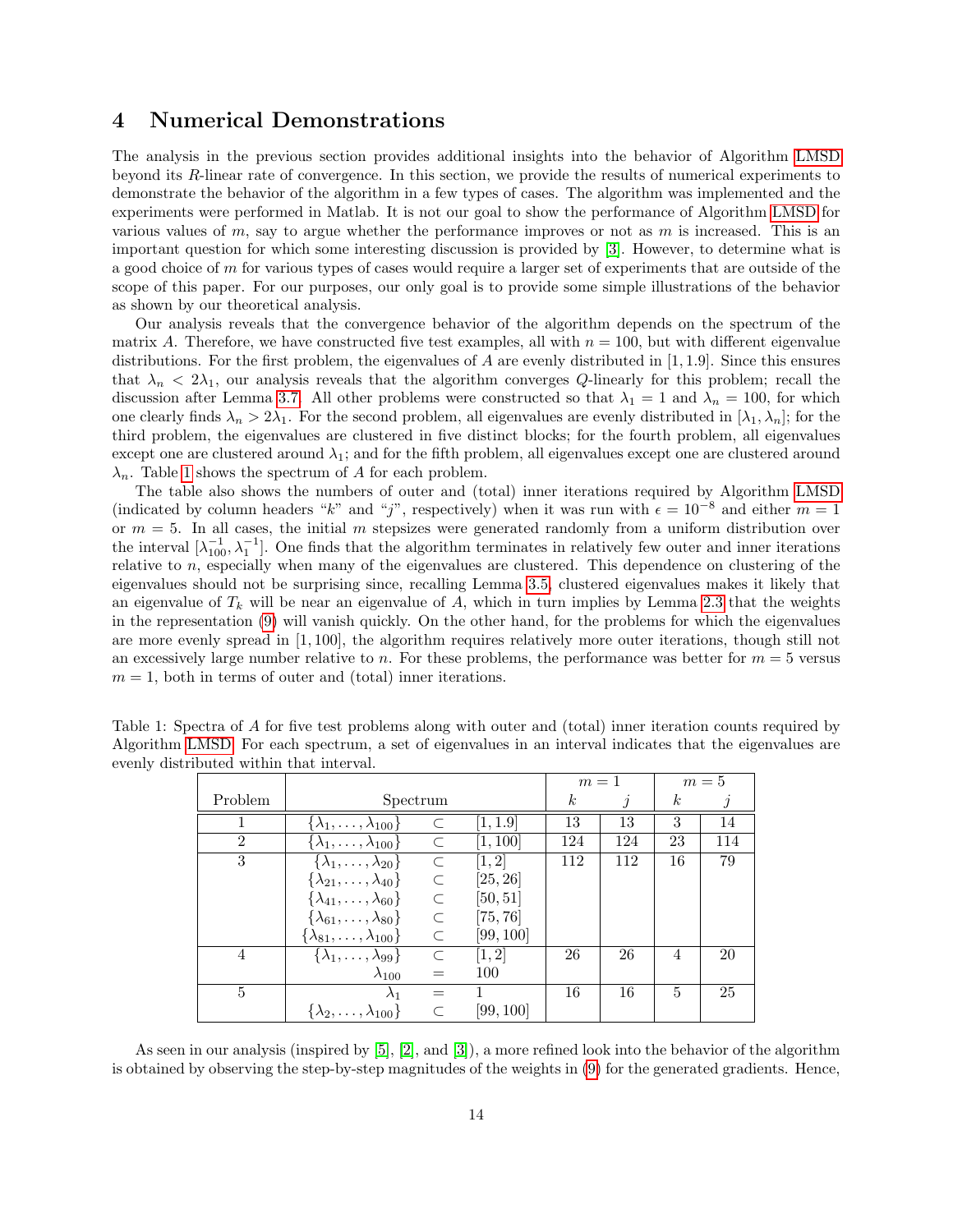for each of the test problems, we plot in Figures [1,](#page-14-0) [3,](#page-15-0) [5,](#page-15-1) [7,](#page-16-0) and [9](#page-17-6) these magnitudes (on a log scale) for a few representative values of  $i \in [n]$ . Each figure consists of four sets of plots: the first and third show the magnitudes corresponding to  ${g_{k,1}}$  (i.e., for the first point in each cycle) when  $m = 1$  and  $m = 5$ , respectively, while the second and fourth show the magnitudes at all outer and inner iterations, again when  $m = 1$  and  $m = 5$ , respectively. In a few of the images, the plot ends before the right-hand edge of the image. This is due to the log of the absolute value of the weight being evaluated as  $-\infty$  in Matlab.

The tables show that the magnitudes of the weights corresponding to  $i = 1$  always decrease monotonically, as proved in Lemma [3.8.](#page-9-2) The magnitudes corresponding to  $i = 2$  also often decrease monotonically, but, as seen in the results for Problem 5, this is not always the case. In any case, the magnitudes corresponding to  $i = 50$  and  $i = 100$  often do not decrease monotonically, though, as proved in our analysis, one observes that the magnitudes demonstrate a downward trend over a finite number of cycles.

Even further insight into the plots of these magnitudes can be gained by observing the values of the constants  $\{\Delta_i\}_{i\in[n]}$  for each problem and history length. Recalling [\(16\)](#page-8-1), these constants bound the increase that a particular weight in [\(9\)](#page-5-3) might experience from one point in a cycle to the same point in the subsequent cycle. For illustration, we plot in Figures [2,](#page-14-1) [4,](#page-15-2) [6,](#page-16-1) [8,](#page-16-2) and [10](#page-17-7) these constants. Values less than 1 are indicated by a purple bar while values greater than or equal to 1 are indicated by a blue bar. Note that, in Figure [8,](#page-16-2) all values are small for both history lengths except  $\Delta_{100}$ . In Figure [10,](#page-17-7)  $\Delta_1$  is less than one in both figures, but the remaining constants are large for  $m = 1$  while being small for  $m = 5$ .



Figure 1: Weights in [\(9\)](#page-5-3) for problem 1 with history length  $m = 1$  (left two plots) and  $m = 5$  (right two plots).

<span id="page-14-1"></span><span id="page-14-0"></span>

Figure 2: Constants in [\(16\)](#page-8-1) for problem 1 with history length  $m = 1$  (left plot) and  $m = 5$  (right plot).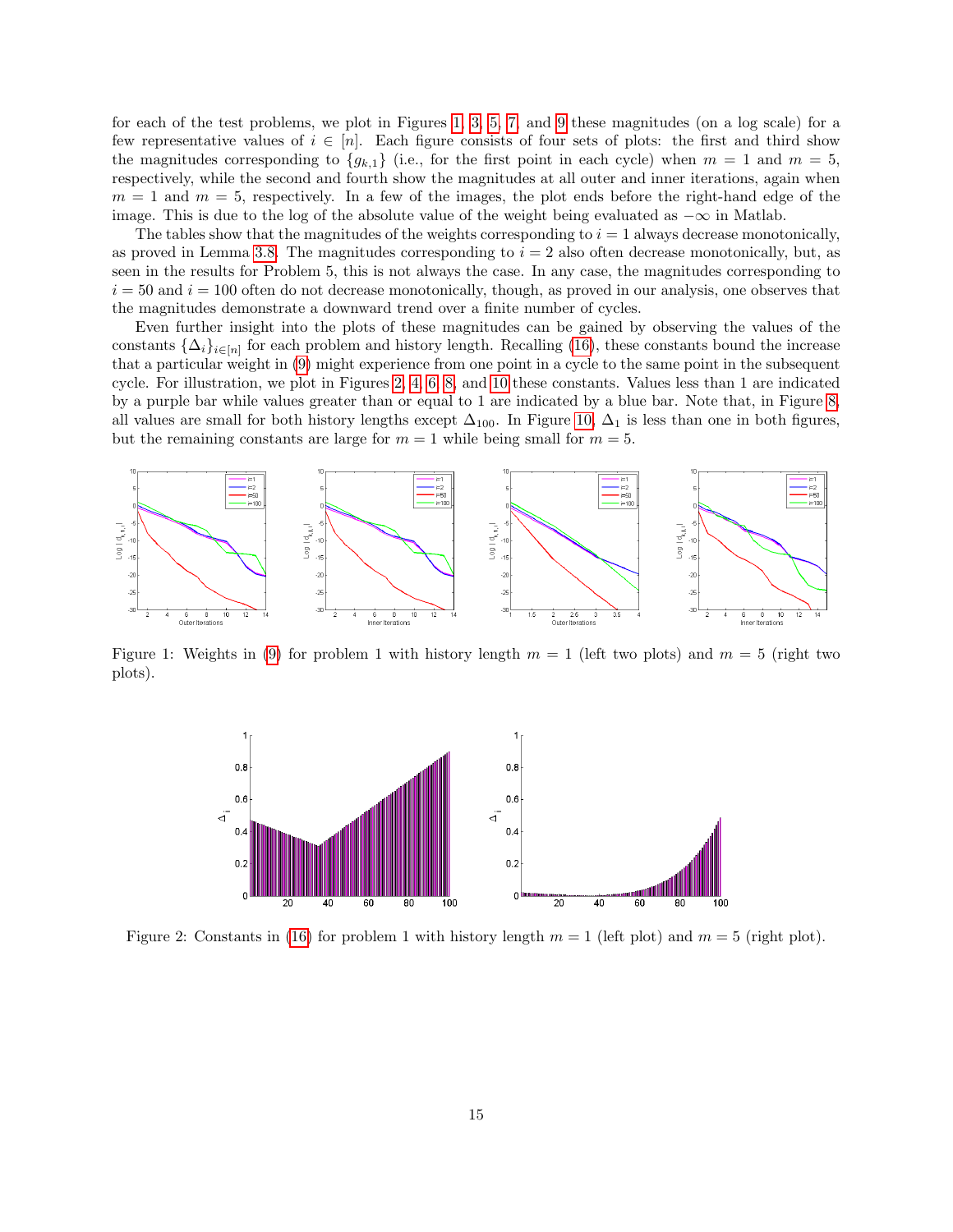

Figure 3: Weights in [\(9\)](#page-5-3) for problem 2 with history length  $m = 1$  (left two plots) and  $m = 5$  (right two plots).

<span id="page-15-2"></span><span id="page-15-0"></span>

Figure 4: Constants in [\(16\)](#page-8-1) for problem 2 with history length  $m = 1$  (left plot) and  $m = 5$  (right plot).



<span id="page-15-1"></span>Figure 5: Weights in [\(9\)](#page-5-3) for problem 3 with history length  $m = 1$  (left two plots) and  $m = 5$  (right two plots).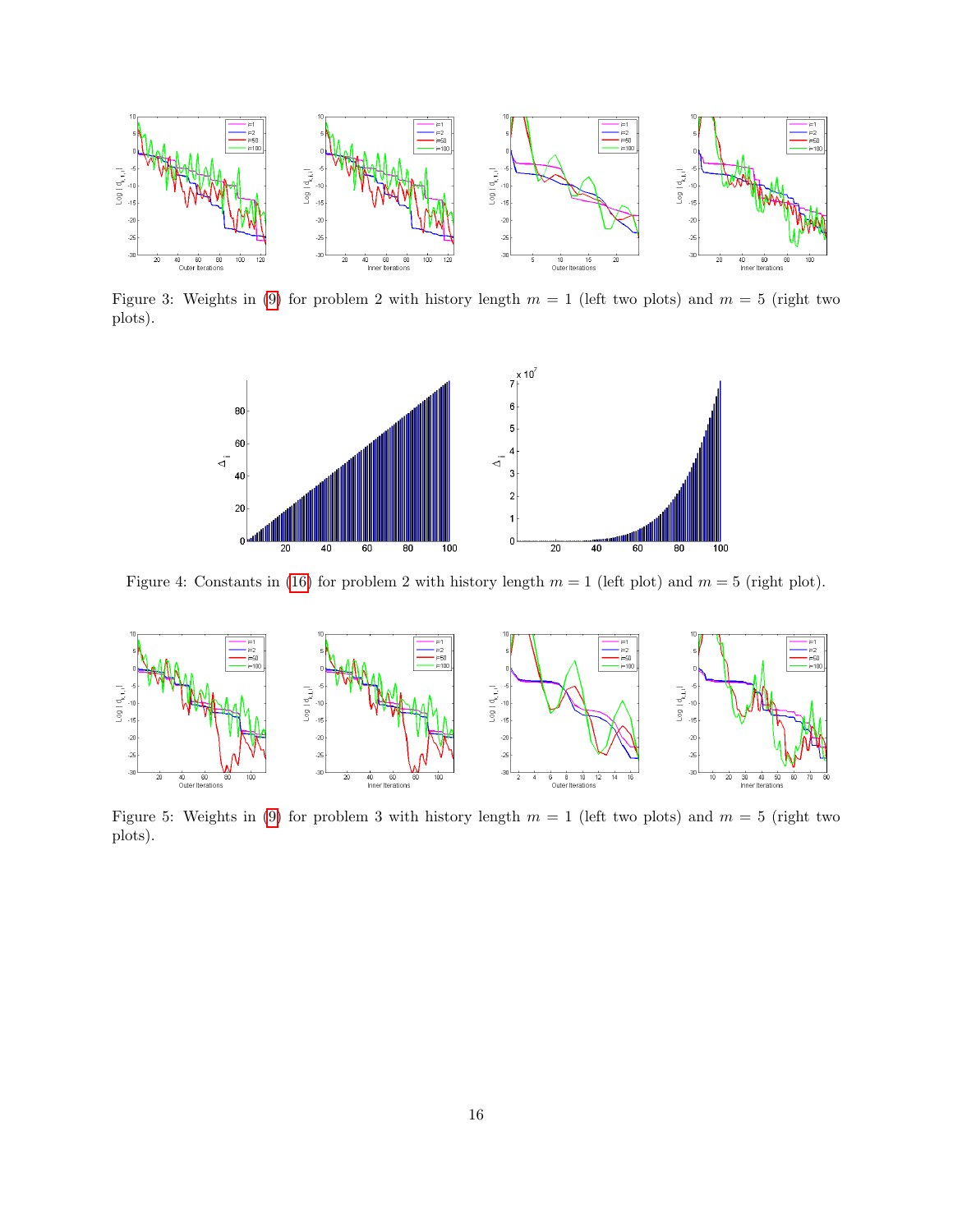<span id="page-16-1"></span>

Figure 6: Constants in [\(16\)](#page-8-1) for problem 3 with history length  $m = 1$  (left plot) and  $m = 5$  (right plot).



Figure 7: Weights in [\(9\)](#page-5-3) for problem 4 with history length  $m = 1$  (left two plots) and  $m = 5$  (right two plots).

<span id="page-16-2"></span><span id="page-16-0"></span>

Figure 8: Constants in [\(16\)](#page-8-1) for problem 4 with history length  $m = 1$  (left plot) and  $m = 5$  (right plot).